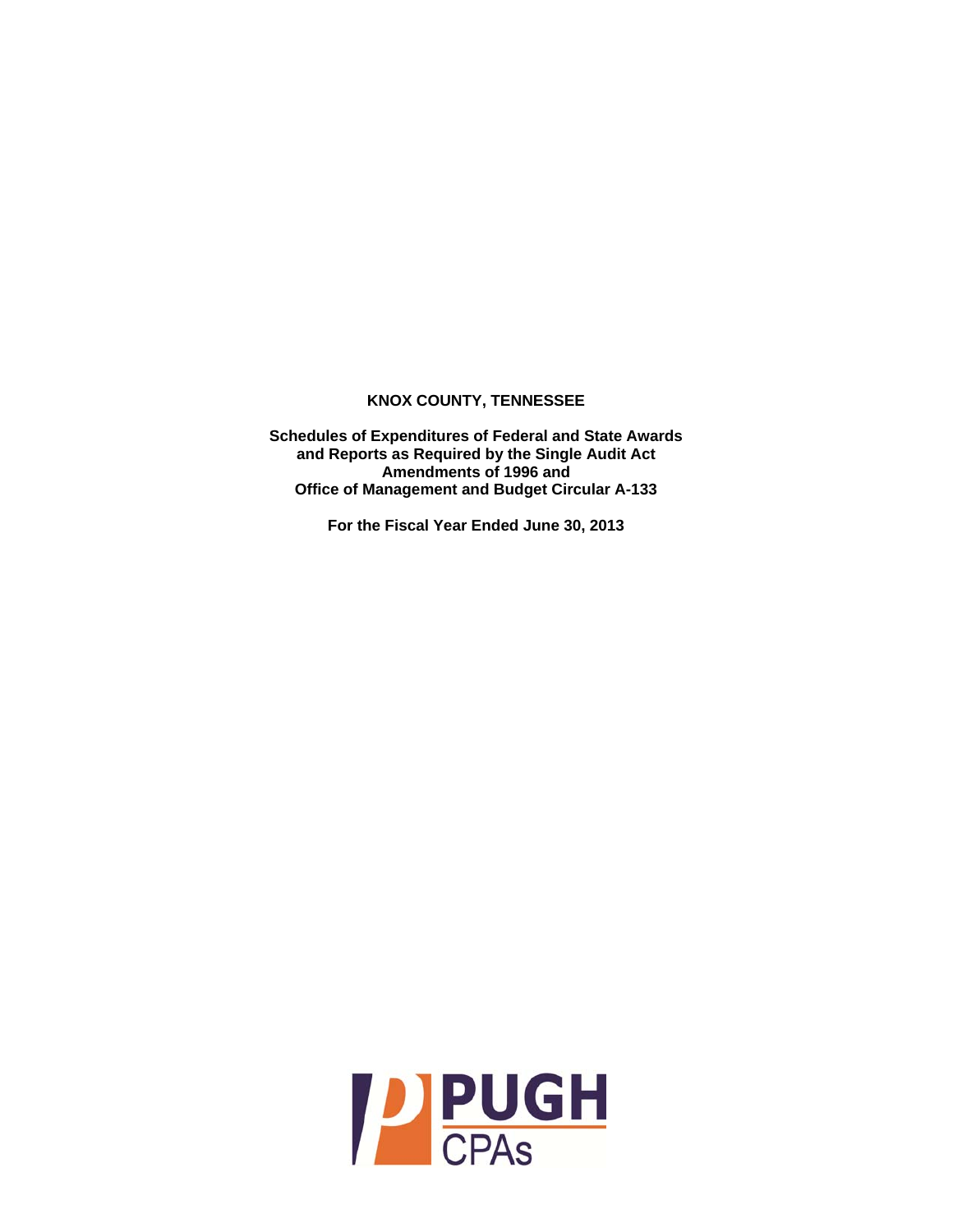# **TABLE OF CONTENTS**

#### Page Number

| Independent Auditor's Report on Internal Control Over Financial Reporting and on<br>Compliance and Other Matters Based on an Audit of Financial Statements Performed |  |
|----------------------------------------------------------------------------------------------------------------------------------------------------------------------|--|
| Independent Auditor's Report on Compliance for Each Major Federal Program;<br>Report on Internal Control Over Compliance; and Report on Schedule of Expenditures     |  |
|                                                                                                                                                                      |  |
|                                                                                                                                                                      |  |
| Notes to Schedules of Expenditures of Federal and State Awards for the Year Ended June 30, 2013  17-18                                                               |  |
|                                                                                                                                                                      |  |
|                                                                                                                                                                      |  |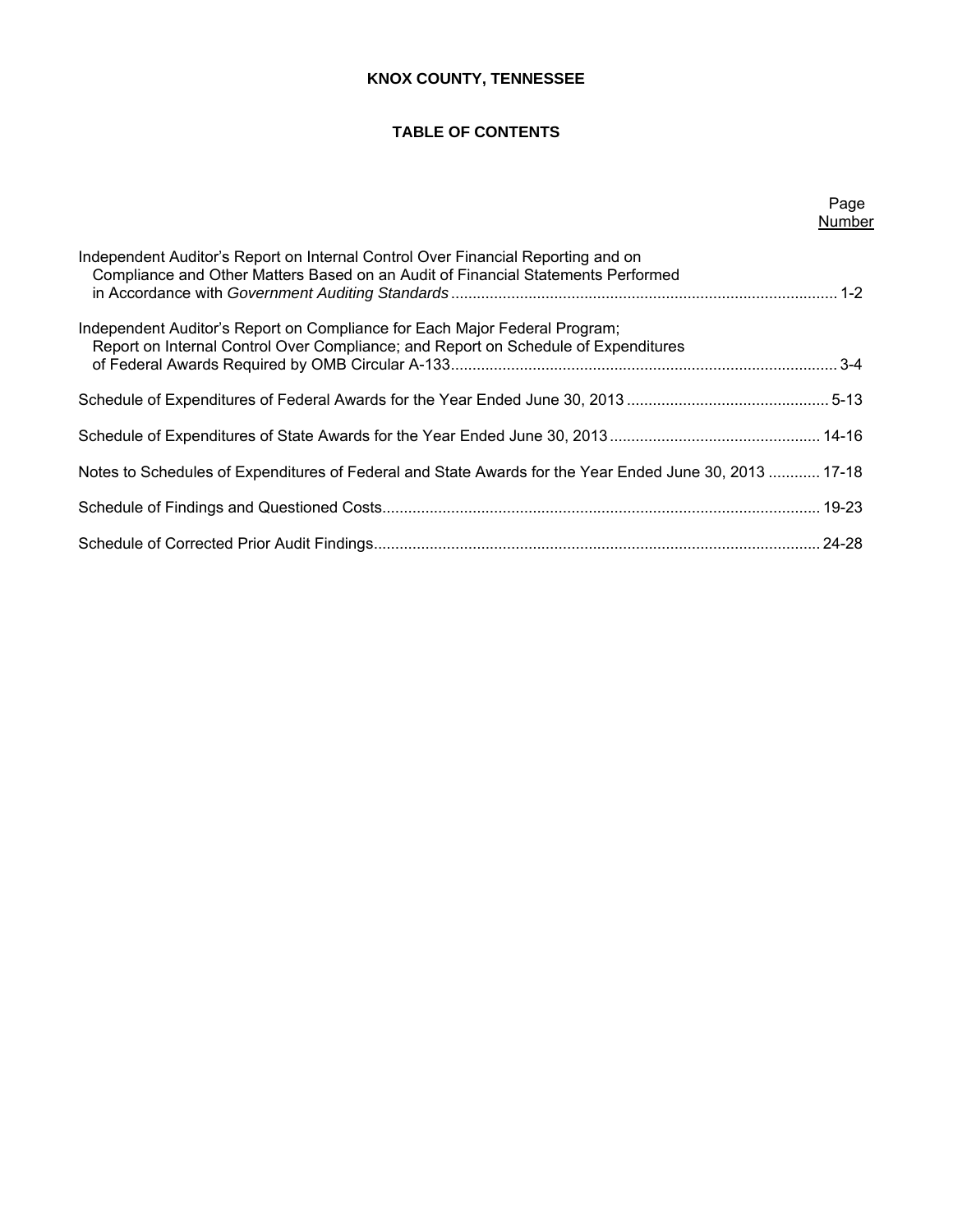

PUGH & COMPANY, P.C. www.pughcpas.com

#### INDEPENDENT AUDITOR'S REPORT ON INTERNAL CONTROL OVER FINANCIAL REPORTING AND ON COMPLIANCE AND OTHER MATTERS BASED ON AN AUDIT OF FINANCIAL STATEMENTS PERFORMED IN ACCORDANCE WITH *GOVERNMENT AUDITING STANDARDS*

Honorable Mayor and County Commissioners of Knox County, Tennessee Knoxville, Tennessee

We have audited, in accordance with the auditing standards generally accepted in the United States of America and the standards applicable to financial audits contained in *Government Auditing Standards* issued by the Comptroller General of the United States, the financial statements of the governmental activities, the business-type activities, the discretely presented component units, each major fund, budgetary comparison statement of the general fund and the aggregate remaining fund information of Knox County, Tennessee (the "County") as of and for the year ended June 30, 2013, and the related notes to the financial statements, which collectively comprise the County's basic financial statements, and have issued our report thereon dated December 18, 2013.

# **Internal Control Over Financial Reporting**

In planning and performing our audit of the financial statements, we considered the County's internal control over financial reporting (internal control) to determine the audit procedures that are appropriate in the circumstances for the purpose of expressing our opinions on the financial statements, but not for the purpose of expressing an opinion on the effectiveness of the County's internal control. Accordingly, we do not express an opinion on the effectiveness of the County's internal control.

Our consideration of internal control was for the limited purpose described in the preceding paragraph and was not designed to identify all deficiencies in internal control that might be material weaknesses or significant deficiencies and therefore, material weaknesses or significant deficiencies may exist that were not identified. However, as described in the accompanying Schedule of Findings and Questioned Costs we identified a deficiency in internal control that we consider to be a material weakness and another deficiency that we consider to be a significant deficiency.

A deficiency in internal control exists when the design or operation of a control does not allow management or employees, in the normal course of performing their assigned functions, to prevent, or detect and correct, misstatements on a timely basis. A material weakness is a deficiency, or a combination of deficiencies, in internal control such that there is a reasonable possibility that a material misstatement of the entity's financial statements will not be prevented, or detected and corrected on a timely basis. We consider the deficiency referenced as 2013-1 in the accompanying Schedule of Findings and Questioned Costs to be a material weakness.

A significant deficiency is a deficiency, or combination of deficiencies, in internal control that is less severe than a material weakness, yet important enough to merit attention by those charged with governance. We consider the deficiency referenced as 2013-2 in the accompanying Schedule of Findings and Questioned Costs to be a significant deficiency.

1







**TSCPA Members of the Tennessee Society Of Certified Public Accountants**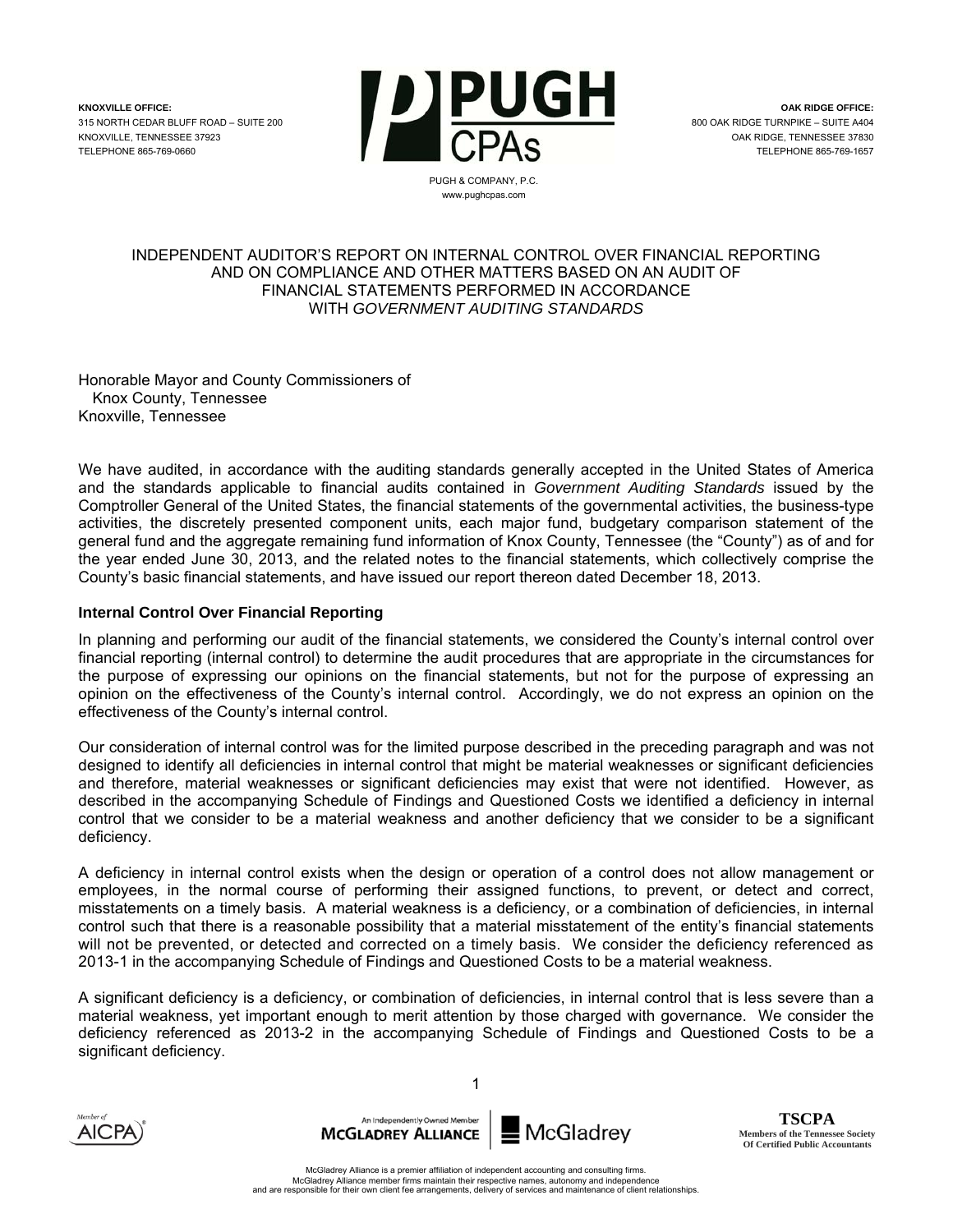#### **Compliance and Other Matters**

As part of obtaining reasonable assurance about whether the County's financial statements are free from material misstatement, we performed tests of its compliance with certain provisions of laws, regulations, contracts, and grant agreements, noncompliance with which could have a direct and material effect on the determination of financial statement amounts. However, providing an opinion on compliance with those provisions was not an objective of our audit, and accordingly, we do not express such an opinion. The results of our tests disclosed an instance of noncompliance or other matters that is required to be reported under *Government Auditing Standards* and which is referenced as 2013-3 in the accompanying Schedule of Findings and Questioned Costs.

#### **Knox County, Tennessee's Response to Findings**

The County's responses to the findings identified in our audit are described in the accompanying Schedule of Findings and Questioned Costs. The County's responses were not subjected to the auditing procedures applied in the audit of the financial statements and, accordingly, we express no opinion on them.

#### **Purpose of this Report**

The purpose of this report is solely to describe the scope of our testing of internal control and compliance and the result of that testing, and not to provide an opinion on the effectiveness of the County's internal control or on compliance. This report is an integral part of an audit performed in accordance with *Government Auditing Standards* in considering the County's internal control and compliance. Accordingly, this communication is not suitable for any other purpose.

 *Pugh* &*Company, P.C.*

 Certified Public Accountants Knoxville, Tennessee December 18, 2013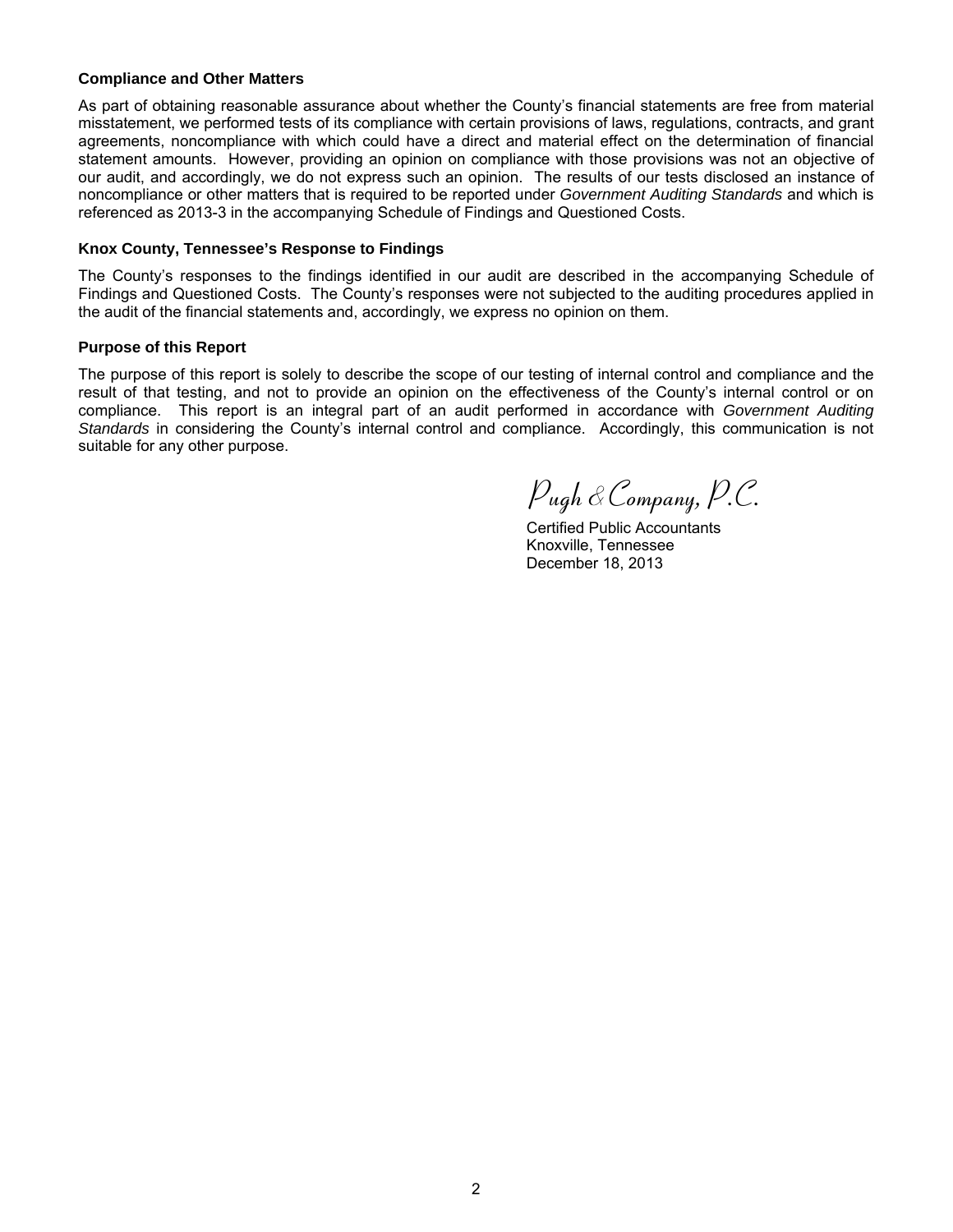

www.pughcpas.com

# INDEPENDENT AUDITOR'S REPORT ON COMPLIANCE FOR EACH MAJOR FEDERAL PROGRAM; REPORT ON INTERNAL CONTROL OVER COMPLIANCE; AND REPORT ON SCHEDULE OF EXPENDITURES OF FEDERAL AWARDS REQUIRED BY OMB CIRCULAR A-133

Honorable Mayor and County Commissioners of Knox County, Tennessee Knoxville, Tennessee

## **Report on Compliance for Each Major Federal Program**

We have audited Knox County, Tennessee's (the "County") compliance with the types of compliance requirements described in the OMB Circular A-133 Compliance Supplement that could have a direct and material effect on each of the County's major federal programs for the year ended June 30, 2013. The County's major federal programs are identified in the summary of auditor's results section of the accompanying schedule of findings and questioned costs.

## **Management's Responsibility**

Management is responsible for compliance with the requirements of laws, regulations, contracts, and grants applicable to its federal programs.

## **Auditor's Responsibility**

Our responsibility is to express an opinion on compliance for each of the County's major federal programs based on our audit of the types of compliance requirements referred to above. We conducted our audit of compliance in accordance with auditing standards generally accepted in the United States of America; the standards applicable to financial audits contained in *Government Auditing Standards*, issued by the Comptroller General of the United States; and OMB Circular A-133, Audits of States, Local Governments, and Non-Profit Organizations. Those standards and OMB Circular A-133 require that we plan and perform the audit to obtain reasonable assurance about whether noncompliance with the types of compliance requirements referred to above that could have a direct and material effect on a major federal program occurred. An audit includes examining, on a test basis, evidence about the County's compliance with those requirements and performing such other procedures as we considered necessary in the circumstances.

We believe that our audit provides a reasonable basis for our opinion on compliance for each major federal program. However, our audit does not provide a legal determination of the County's compliance.

## **Opinion on Each Major Federal Program**

In our opinion, the County complied, in all material respects, with the types of compliance requirements referred to above that could have a direct and material effect on each of its major federal programs for the year ended June 30, 2013.

## **Other Matters**

The results of our auditing procedures disclosed an instance of noncompliance, which is required to be reported in accordance with OMB Circular A-133 and which is described in the accompanying Schedule of Findings and Questioned Costs as item 2013-3. Our opinion on each major federal program is not modified with respect to this matter.

3







**TSCPA Members of the Tennessee Society Of Certified Public Accountants**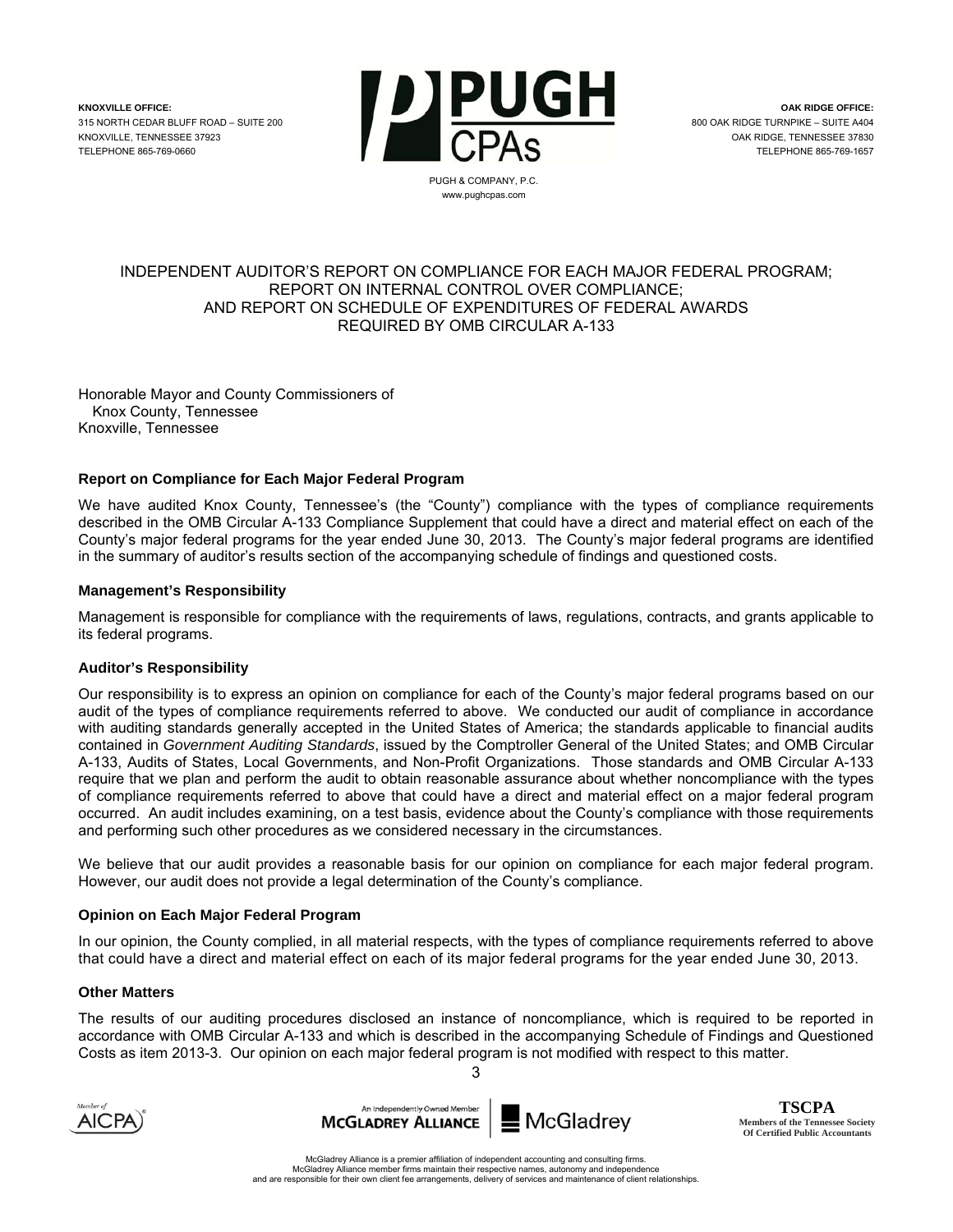The County's response to the noncompliance finding identified in our audit is described in the accompanying Schedule of Findings and Questioned Costs. The County's response was not subjected to the auditing procedures applied in the audit of compliance and, accordingly, we express no opinion on the response.

#### **Report on Internal Control Over Compliance**

Management of the County is responsible for establishing and maintaining effective internal control over compliance with the types of compliance requirements referred to above. In planning and performing our audit of compliance, we considered the County's internal control over compliance with the types of requirements that could have a direct and material effect on each major federal program to determine the auditing procedures that are appropriate in the circumstances for the purpose of expressing an opinion on compliance for each major federal program and to test and report on internal control over compliance in accordance with OMB Circular A-133, but not for the purpose of expressing an opinion on the effectiveness of the internal control over compliance. Accordingly, we do not express an opinion on the effectiveness of the County's internal control over compliance.

A deficiency in internal control over compliance exists when the design or operation of a control over compliance does not allow management or employees, in the normal course of performing their assigned functions, to prevent, or detect and correct, noncompliance with a type of compliance requirement of a federal program on a timely basis. A material weakness in internal control over compliance is a deficiency, or combination of deficiencies, in internal control over compliance, such that there is a reasonable possibility that material noncompliance with a type of compliance requirement of a federal program will not be prevented, or detected and corrected, on a timely basis. A significant deficiency in internal control over compliance is a deficiency, or a combination of deficiencies, in internal control over compliance with a type of compliance requirement of a federal program that is less severe than a material weakness in internal control over compliance, yet important enough to merit attention by those charged with governance.

Our consideration of internal control over compliance was for the limited purpose described in the first paragraph of this section and was not designed to identify all deficiencies in internal control over compliance that might be material weaknesses or significant deficiencies and therefore, material weaknesses or significant deficiencies may exist that were not identified. We did not identify any deficiencies in internal control over compliance that we consider to be material weaknesses. However, we identified a certain deficiency in internal control over compliance, as described in the accompanying Schedule of Findings and Questioned Costs as item 2013-3 that we consider to be a significant deficiency.

The County's response to the internal control over compliance finding identified in our audit is described in the accompanying Schedule of Findings and Questioned Costs. The County's response was not subjected to the auditing procedures applied in the audit of compliance and, accordingly, we express no opinion on the response.

The purpose of this report on internal control over compliance is solely to describe the scope of our testing of internal control over compliance and the results of that testing based on the requirements of OMB Circular A-133. Accordingly, this report is not suitable for any other purpose.

## **Report on Schedule of Expenditures of Federal Awards Required by OMB Circular A-133**

We have audited the financial statements the County as of and for the year ended June 30, 2013, and have issued our report thereon dated December 18, 2013 which contained an unmodified opinion on those financial statements. Our audit was conducted for the purpose of forming an opinion on the financial statements as a whole. The accompanying schedule of expenditures of federal awards is presented for purposes of additional analysis as required by OMB Circular A-133 and is not a required part of the financial statements. Such information is the responsibility of management and was derived from and relates directly to the underlying accounting and other records used to prepare the financial statements. The information has been subjected to the auditing procedures applied in the audit of the financial statements and certain additional procedures, including comparing and reconciling such information directly to the underlying accounting and other records used to prepare the financial statements or to the financial statements themselves, and other additional procedures in accordance with auditing standards generally accepted in the United States of America. In our opinion, the schedule of expenditure of federal awards is fairly stated in all material respects in relation to the financial statements as a whole.

*Pugh* &*Company, P.C.*

 Certified Public Accountants Knoxville, Tennessee December 18, 2013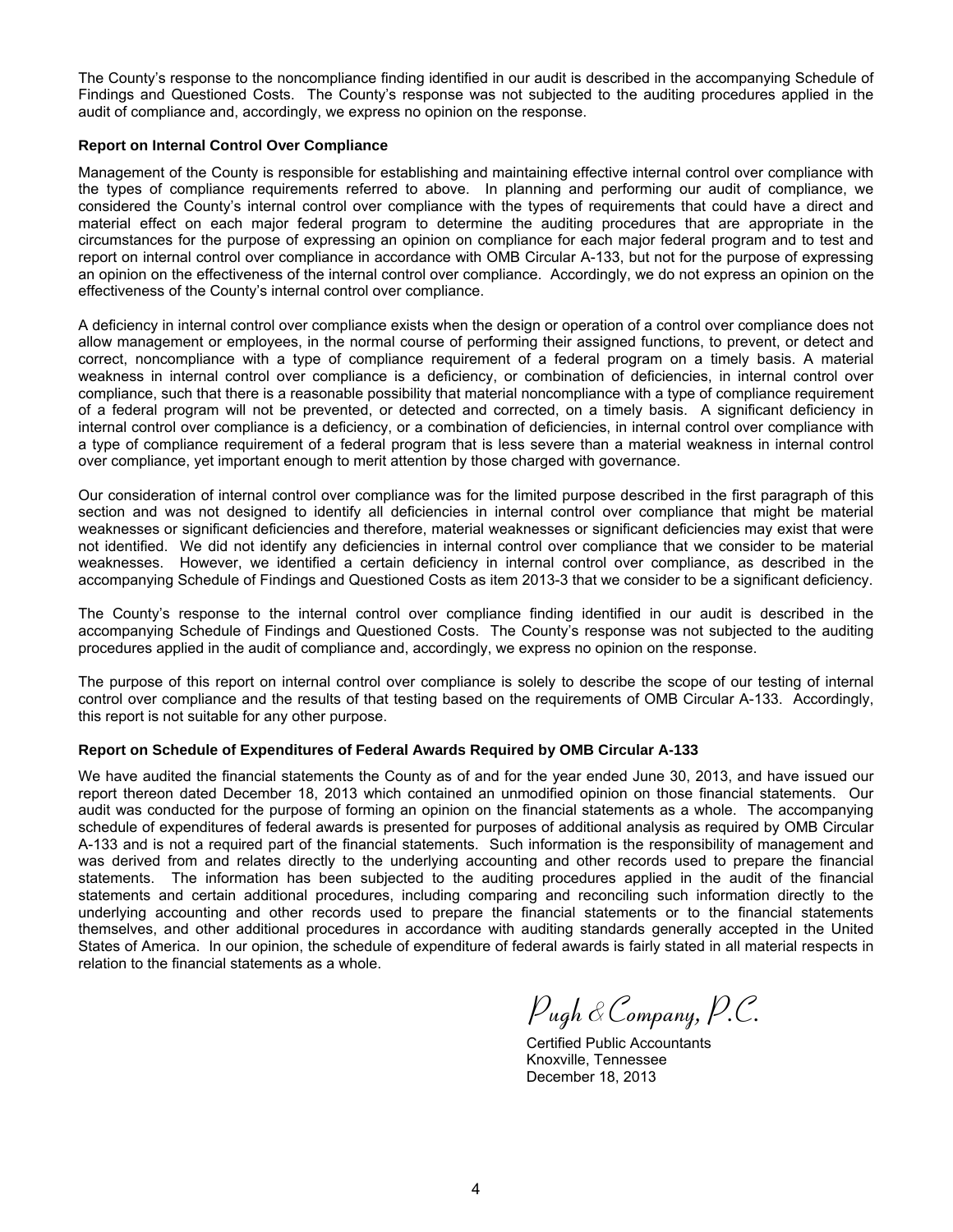# **SCHEDULE OF EXPENDITURES OF FEDERAL AWARDS**

| <b>Federal Grantor/Pass-through</b><br><b>Grantor/Program or Cluster Title</b> | Federal<br><b>CFDA</b><br><b>Number</b> | <b>Grant/Pass-Through</b><br><b>Entity Identifying</b><br><b>Number</b> | Federal<br><b>Expenditures</b> |
|--------------------------------------------------------------------------------|-----------------------------------------|-------------------------------------------------------------------------|--------------------------------|
| <b>Knox County, Tennessee (Primary Government):</b>                            |                                         |                                                                         |                                |
| U.S. Department of Agriculture:                                                |                                         |                                                                         |                                |
| Passed through Tennessee Department of Health:                                 |                                         |                                                                         |                                |
| Special Supplemental Nutrition for Women, Infants and Children Program:        |                                         |                                                                         |                                |
| Women, Infants, and Children (WIC)                                             | 10.557                                  | GG-13-33694-00                                                          | \$<br>1,224,010                |
| Women, Infants, and Children (WIC)                                             | 10.557                                  | GG-12-37189-00                                                          | 371,355                        |
| Women, Infants, and Children (WIC)                                             | 10.557                                  | GG-12-37667-00                                                          | 8,277                          |
| Total U.S. Department of Agriculture                                           |                                         |                                                                         | 1,603,642                      |
| U.S. Department of Housing and Urban Development Direct Programs:              |                                         |                                                                         |                                |
| <b>Community Development Block Grant</b>                                       | 14.218                                  | B-12-UC-47-0001                                                         | 239,592                        |
| <b>Community Development Block Grant</b>                                       | 14.218                                  | B-11-UC-47-0001                                                         | 724,780                        |
| <b>Total CDBG - Entitlement Grants Cluster</b>                                 |                                         |                                                                         | 964,372                        |
| <b>HOME</b> Investment Partnerships Programs                                   | 14.239                                  | M-11-UC-47-0204                                                         | 36,179                         |
| <b>HOME</b> Investment Partnerships Programs                                   | 14.239                                  | M-10-UC-47-0204                                                         | 79,053                         |
| <b>Total HOME Investment Partnerships Programs</b>                             |                                         |                                                                         | 115,232                        |
| Total U.S. Department of Housing and Urban Development                         |                                         |                                                                         | 1,079,604                      |
| U.S. Department of Justice:                                                    |                                         |                                                                         |                                |
| U.S. Department of Justice Direct Programs:                                    |                                         |                                                                         |                                |
| Edward Byrne Memorial Justice Assistance Grant Program:                        |                                         |                                                                         |                                |
| Edward Byrne Memorial Formula Grant Program-Drug Court                         | 16.579                                  | EDISON 33901-52913                                                      | 424,290                        |
| <b>Edward Byrne Memorial Justice Assistance Grant</b>                          | 16.738                                  | 2012-DJ-BX-0080                                                         | 1.118                          |
| Edward Byrne Memorial Justice Assistance Grant                                 | 16.738                                  | 2011-DJ-BX-3451                                                         | 873                            |
| Edward Byrne Memorial Justice Assistance Grant                                 | 16.738                                  | 2009-DJ-BX-1324                                                         | 66,938                         |
| Total Edward Byrne Memorial Justice Assistance Grant Program                   |                                         |                                                                         | 493,219                        |
| ARRA-Edward Byrne Memorial Justice Assistance Recovery Program:                |                                         |                                                                         |                                |
| ARRA-Edward Byrne Memorial Justice Assistance Recovery Grant                   | 16.804                                  | 2009-SB-B9-2035                                                         | 175,466                        |
| Total Edward Byrne Memorial Justice Assistance Grants                          |                                         |                                                                         | 668,685                        |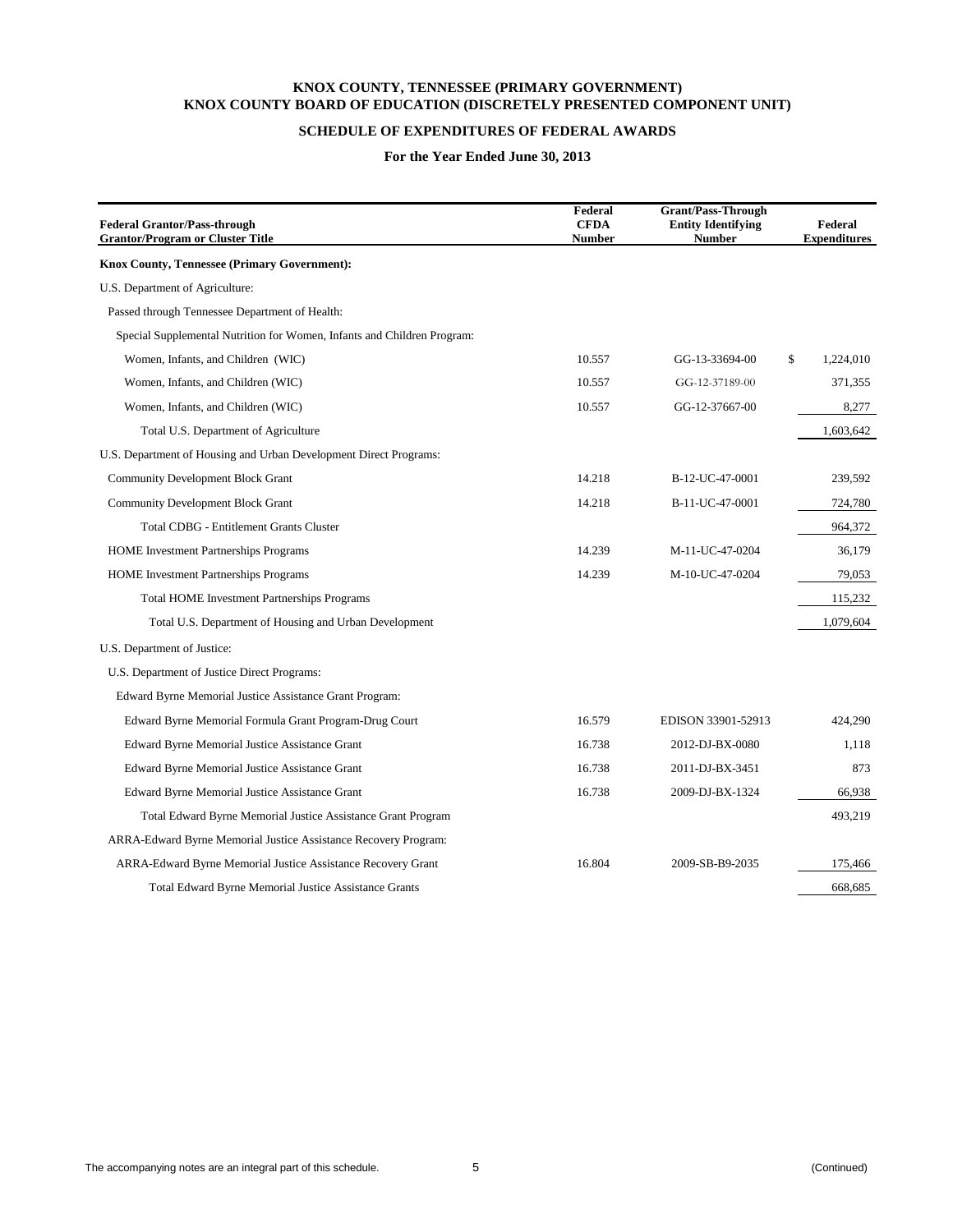# **SCHEDULE OF EXPENDITURES OF FEDERAL AWARDS**

| <b>Federal Grantor/Pass-through</b><br><b>Grantor/Program or Cluster Title</b>              | Federal<br><b>CFDA</b><br><b>Number</b> | <b>Grant/Pass-Through</b><br><b>Entity Identifying</b><br><b>Number</b> | Federal<br><b>Expenditures</b> |
|---------------------------------------------------------------------------------------------|-----------------------------------------|-------------------------------------------------------------------------|--------------------------------|
| <b>Knox County, Tennessee (Primary Government) (Continued):</b>                             |                                         |                                                                         |                                |
| U.S. Department of Justice (Continued)                                                      |                                         |                                                                         |                                |
| U.S. Department of Justice Direct Programs (continued):                                     |                                         |                                                                         |                                |
| Public Safety Partnership and Community Policing Grant Program:                             |                                         |                                                                         |                                |
| Joint Terrorism Task Force FY 12-13                                                         | 16.614                                  | 415-KX-68278-MOU-156 \$                                                 | 7,112                          |
| Joint Terrorism Task Force FY 13-14                                                         | 16.614                                  | 415-KX-68278-MOU-156                                                    | 19,584                         |
| Organized Crime Drug Enforcement Task Forces                                                | 16.710                                  | <b>SE-TNE-193</b>                                                       | 1,701                          |
| Safe Streets - FBI Overtime Reimbursement                                                   | 16.710                                  | 281D-KX-61230                                                           | 16,825                         |
| Safe Streets - FBI Overtime Reimbursement                                                   | 16.710                                  | 281D-KX-61230                                                           | 4,457                          |
| Total Public Safety Partnership and Community Policing Grant Program                        |                                         |                                                                         | 49,679                         |
| Bureau of Justice Assistance State Criminal Alien Assistance Program                        | 16.606                                  | 2013-H2540-TN-AP                                                        | 13,209                         |
| Office of Criminal Justice JAG program CLO Re-Entry Grant                                   | 16.751                                  | 2009-D2-BX-0027                                                         | 41,152                         |
| Total U.S. Department of Justice Direct Programs                                            |                                         |                                                                         | 772,725                        |
| Passed through the Tennessee Department of Children's Services:                             |                                         |                                                                         |                                |
| Juvenile Court Accountability Incentive Grant                                               | 16.523                                  | EDISON 29026                                                            | 9,463                          |
| Juvenile Court Accountability Incentive Grant                                               | 16.523                                  | <b>EDISON 29026</b>                                                     | 31,486                         |
| Total Passed through the Tennessee Department of Children's Services                        |                                         |                                                                         | 40,949                         |
| Total U.S. Department of Justice                                                            |                                         |                                                                         | 813,674                        |
| U.S. Department of Transportation - National Highway Traffic Safety Administration:         |                                         |                                                                         |                                |
| Passed through Tennessee Department of Transportation:                                      |                                         |                                                                         |                                |
| Alcohol Countermeasures Highway Safety Project                                              | 20.607                                  | Z-12-GHS161                                                             | 48,623                         |
| Alcohol Countermeasures Highway Safety Project                                              | 20.607                                  | Z-13-GHS170                                                             | 34,522                         |
| Total U.S. Department of Transportation -<br>National Highway Traffic Safety Administration |                                         |                                                                         | 83,145                         |
| Institute of Museum and Library Services:                                                   |                                         |                                                                         |                                |
| Passed through Tennessee Secretary of State:                                                |                                         |                                                                         |                                |
| Library Services - Materials for the Disadvantaged                                          | 45.310                                  | <b>EDISON 34320</b>                                                     | 6,400                          |
| Tennessee State Archives Library Technology Assistance Grant                                | 45.310                                  | <b>EDISON 33564</b>                                                     | 3,000                          |
| Total Institute of Museum and Library Services                                              |                                         |                                                                         | 9,400                          |
| Environmental Protection Agency Direct Programs:                                            |                                         |                                                                         |                                |
| Air Pollution Control Program Support:                                                      |                                         |                                                                         |                                |
| Air Pollution Control Section 105                                                           | 66.001                                  | A-00408310-3                                                            | 267,481                        |
| Air Pollution Section 103 Clean Air Monitoring                                              | 66.001                                  | PM-96497608                                                             | 145,764                        |
| <b>Total Environmental Protection Agency</b>                                                |                                         |                                                                         | 413,245                        |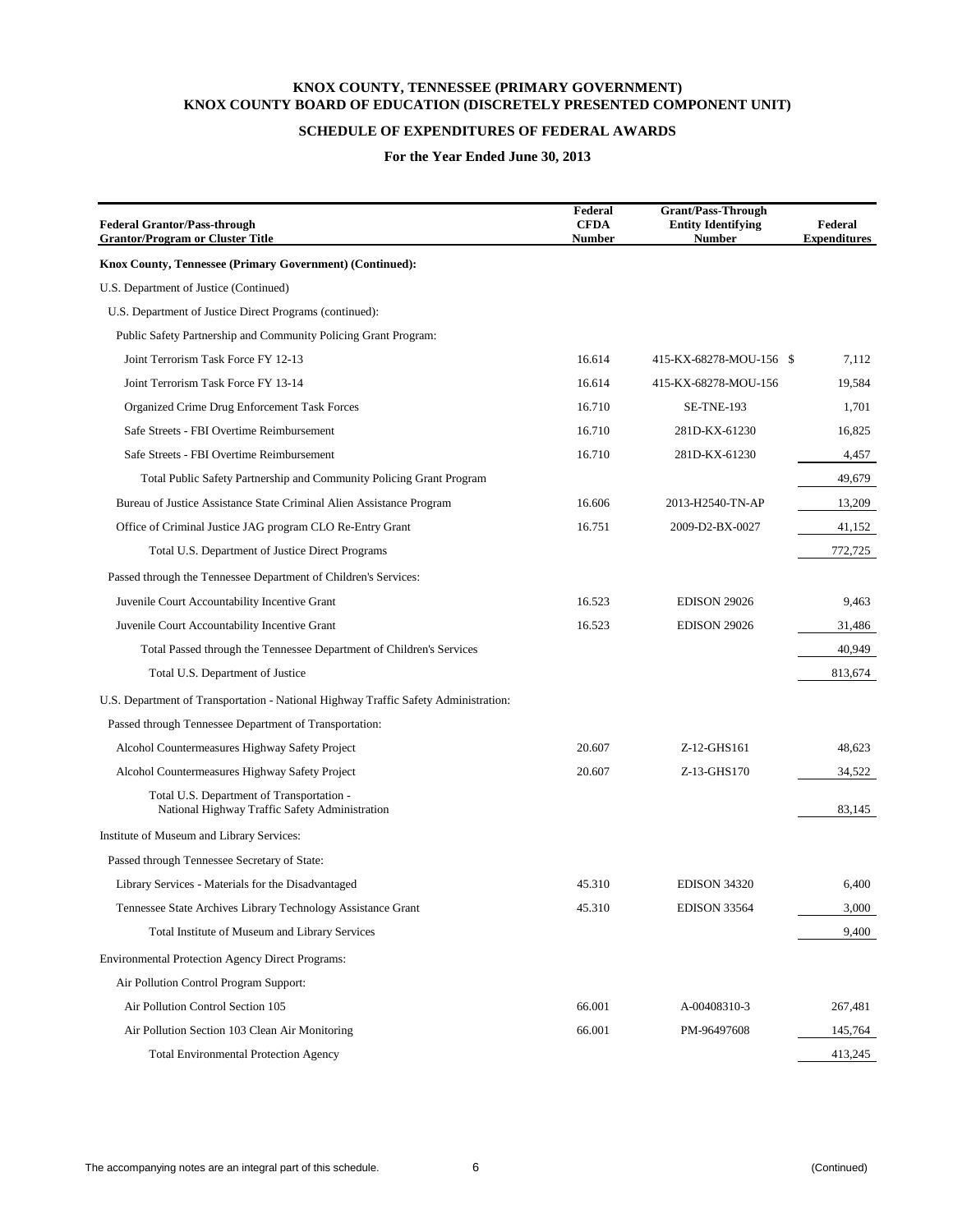# **SCHEDULE OF EXPENDITURES OF FEDERAL AWARDS**

| <b>Federal Grantor/Pass-through</b><br><b>Grantor/Program or Cluster Title</b>      | Federal<br><b>CFDA</b><br><b>Number</b> | <b>Grant/Pass-Through</b><br><b>Entity Identifying</b><br><b>Number</b> | Federal<br><b>Expenditures</b> |
|-------------------------------------------------------------------------------------|-----------------------------------------|-------------------------------------------------------------------------|--------------------------------|
| Knox County, Tennessee (Primary Government) (Continued):                            |                                         |                                                                         |                                |
| U.S. Department of Energy:                                                          |                                         |                                                                         |                                |
| U.S. Department of Energy Direct Programs:                                          |                                         |                                                                         |                                |
| ARRA - Energy Efficiency and Conservation Block Grant                               | 81.128                                  | DE-EE0002315                                                            | \$<br>1,849                    |
| Total U.S. Department of Energy                                                     |                                         |                                                                         | 1.849                          |
| U.S. Election Assistance Commission:                                                |                                         |                                                                         |                                |
| Passed through Tennessee Secretary of State:                                        |                                         |                                                                         |                                |
| Help America Vote Act Requirements Payments                                         | 90.401                                  | <b>EDISON 30029</b>                                                     | 54.925                         |
| Total U.S. Election Assistance Commission:                                          |                                         |                                                                         | 54,925                         |
| U.S. Department of Health and Human Services:                                       |                                         |                                                                         |                                |
| Passed through Tennessee Department of Health:                                      |                                         |                                                                         |                                |
| Centers for Disease Control and Prevention Programs:                                |                                         |                                                                         |                                |
| Tuberculosis Prevention and Control                                                 | 93.116                                  | GG-13-33242-00                                                          | 110,127                        |
| <b>Immunization Grants Program:</b>                                                 |                                         |                                                                         |                                |
| Immunizations and Vaccines for Children Program                                     | 93.268                                  | GG-12-38491-00                                                          | 114,781                        |
| Immunizations and Vaccines for Children Program                                     | 93.268                                  | GG-12-38491-00                                                          | 92,525                         |
| Total Immunizations and Vaccines for Children Program                               |                                         |                                                                         | 207,306                        |
| Public Health Emergency Preparedness:                                               |                                         |                                                                         |                                |
| Public Health Emergency Preparedness Pandemic                                       | 93.069                                  | GG-13-39379-00                                                          | 587,005                        |
| Public Health Emergency Preparedness Pandemic                                       | 93.069                                  | GG-12-37197                                                             | 52,502                         |
| <b>Total Public Health Emergency Preparedness</b>                                   |                                         |                                                                         | 639,507                        |
| Centers for Disease Control and Prevention - Investigations & Technical Assistance: |                                         |                                                                         |                                |
| <b>Tobacco Prevention</b>                                                           | 93.283                                  | GG-13-35226                                                             | 9,411                          |
| <b>Tobacco Prevention</b>                                                           | 93.283                                  | GG-12-38466-00                                                          | 25,435                         |
| Eat Well and Play More                                                              | 93.283                                  | GG-13-34766                                                             | 17,406                         |
| Total CDC Investigations & Technical Assistance                                     |                                         |                                                                         | 52,252                         |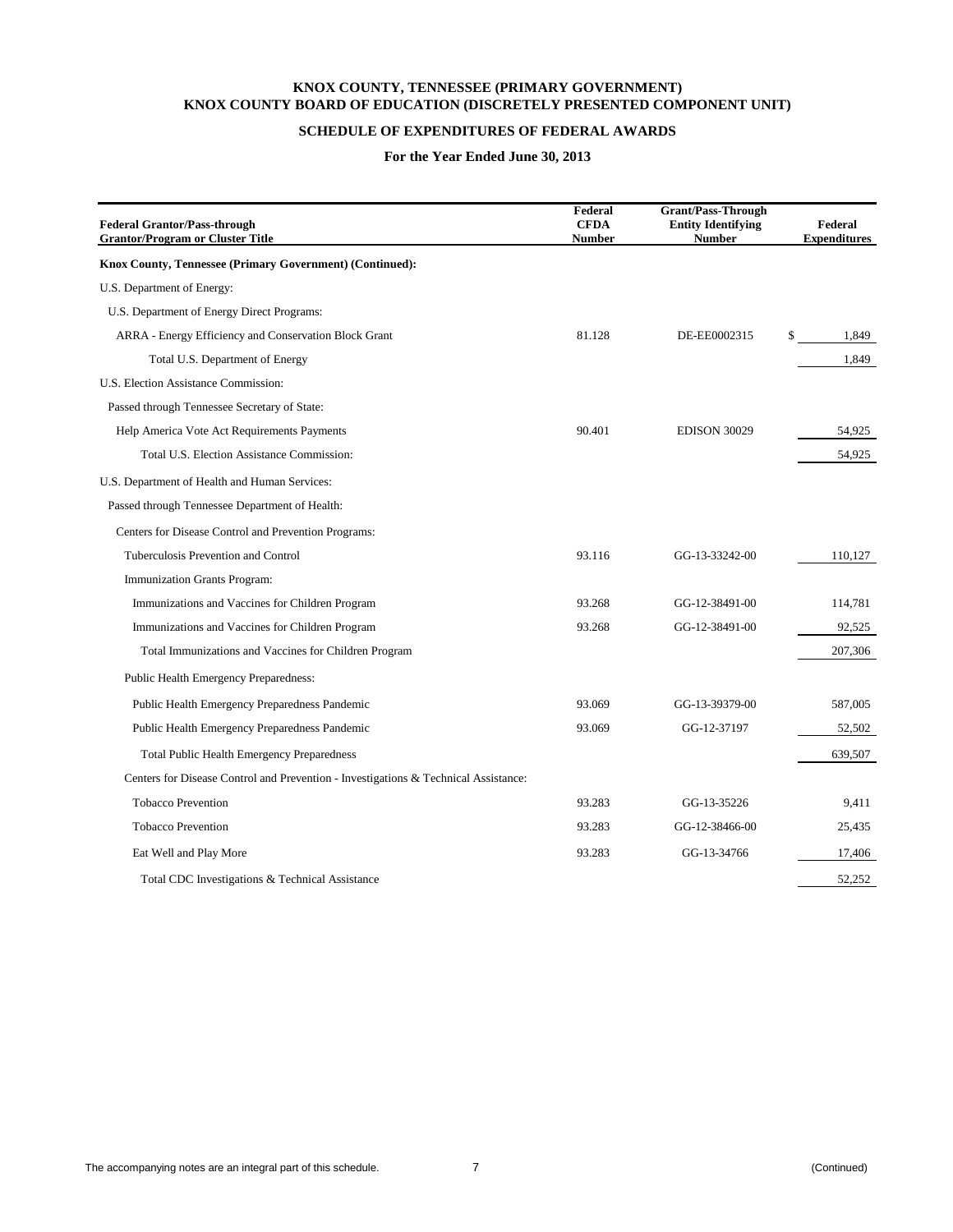# **SCHEDULE OF EXPENDITURES OF FEDERAL AWARDS**

| <b>Federal Grantor/Pass-through</b><br><b>Grantor/Program or Cluster Title</b> | Federal<br><b>CFDA</b><br><b>Number</b> | <b>Grant/Pass-Through</b><br><b>Entity Identifying</b><br><b>Number</b> | Federal<br><b>Expenditures</b> |
|--------------------------------------------------------------------------------|-----------------------------------------|-------------------------------------------------------------------------|--------------------------------|
| Knox County, Tennessee (Primary Government) (Continued):                       |                                         |                                                                         |                                |
| U.S. Department of Health and Human Services (Continued):                      |                                         |                                                                         |                                |
| Passed through Tennessee Department of Health (Continued):                     |                                         |                                                                         |                                |
| Centers for Disease Control and Prevention Programs (Continued):               |                                         |                                                                         |                                |
| HIV Prevention Activities Program:                                             |                                         |                                                                         |                                |
| <b>HIV</b> Prevention                                                          | 93.940                                  | GG-13-35174-00                                                          | \$<br>68.156                   |
| <b>HIV</b> Prevention                                                          | 93.940                                  | GG-12-37670-00                                                          | 86,491                         |
| <b>Total HIV Prevention Activities Program</b>                                 |                                         |                                                                         | 154,647                        |
| Infertility Youth Screening Projects:                                          |                                         |                                                                         |                                |
| <b>Infertility Youth Screening Project</b>                                     | 93.977                                  | GG-12-37668                                                             | 33,769                         |
| <b>Infertility Youth Screening Project</b>                                     | 93.977                                  | GG-13-34973-00                                                          | 34,009                         |
| <b>Total Infertility Youth Screening Projects</b>                              |                                         |                                                                         | 67,778                         |
| Preventive Health Services - Sexually Transmitted Disease Control Grants:      |                                         |                                                                         |                                |
| <b>Sexually Transmitted Disease</b>                                            | 93.977                                  | GG-13-35174-00                                                          | 72,752                         |
| <b>Sexually Transmitted Disease</b>                                            | 93.977                                  | GG-12-37670-00                                                          | 69,945                         |
| <b>Total Sexually Transmitted Disease Control Grants</b>                       |                                         |                                                                         | 142,697                        |
| Injury Prevention and Control Programs:                                        |                                         |                                                                         |                                |
| Rape Prevention                                                                | 93.136                                  | GG-13-34767-00                                                          | 18,257                         |
| Rape Prevention                                                                | 93.136                                  | GG-12-37187-00                                                          | 8,259                          |
| Total Injury Prevention and Control Programs                                   |                                         |                                                                         | 26,516                         |
| Breast and Cervical Cancer Early Detection Program                             | 93.919                                  | GG-13-38492-00                                                          | 55,000                         |
| Preventative Health and Health Services - Health Promotion                     | 93.991                                  | GG-13-39397-00                                                          | 61,500                         |
| <b>Total Centers for Disease Control and Prevention</b>                        |                                         |                                                                         | 1,517,330                      |
| Health Resources and Services Administration Programs:                         |                                         |                                                                         |                                |
| HIV Care Formula Grant Program:                                                |                                         |                                                                         |                                |
| <b>HIV Centers of Excellence</b>                                               | 93.917                                  | GG-13-36377-00                                                          | 98,575                         |
| <b>HIV Centers of Excellence</b>                                               | 93.917                                  | GG-12-38487-00                                                          | 241,960                        |
| Total HIV Care Formula Grant Program                                           |                                         |                                                                         | 340,535                        |
| Maternal and Child Health Services Grants:                                     |                                         |                                                                         |                                |
| Children's Special Services                                                    | 93.994                                  | GG-13-38075-00                                                          | 92,724                         |
| <b>Family Planning Services</b>                                                | 93.994                                  | GG-13-38051-00                                                          | 272,831                        |
| Total Maternal and Child Health Services Grants                                |                                         |                                                                         | 365,555                        |
| Total Health Resources and Services Administration Programs                    |                                         |                                                                         | 706,090                        |
| Office of the Secretary:                                                       |                                         |                                                                         |                                |
| Teenage Pregnancy Prevention Program                                           | 93.297                                  | 5TP1AH000008-03-00                                                      | 651,813                        |
| Office of Population Affairs:                                                  |                                         |                                                                         |                                |
| <b>Family Planning Services</b>                                                | 93.217                                  | GG-13-38051-00                                                          | 300,600                        |
| Total Passed through Tennessee Department of Health                            |                                         |                                                                         | 3,175,833                      |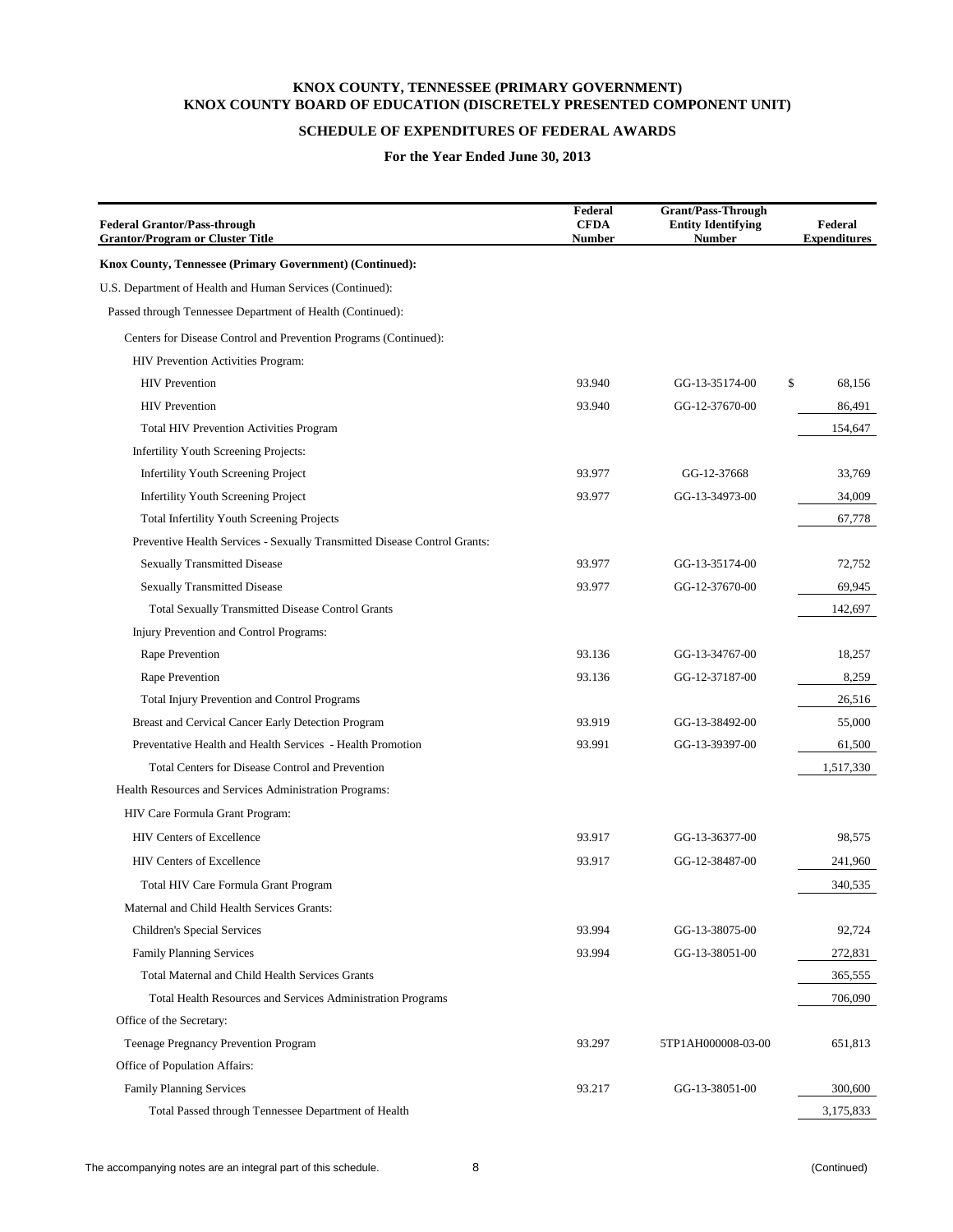# **SCHEDULE OF EXPENDITURES OF FEDERAL AWARDS**

| <b>Federal Grantor/Pass-through</b><br><b>Grantor/Program or Cluster Title</b>   | Federal<br><b>CFDA</b><br><b>Number</b> | <b>Grant/Pass-Through</b><br><b>Entity Identifying</b><br><b>Number</b> | Federal<br><b>Expenditures</b> |
|----------------------------------------------------------------------------------|-----------------------------------------|-------------------------------------------------------------------------|--------------------------------|
|                                                                                  |                                         |                                                                         |                                |
| Knox County, Tennessee (Primary Government) (Continued):                         |                                         |                                                                         |                                |
| U.S. Department of Health and Human Services (Continued):                        |                                         |                                                                         |                                |
| Office of Administration for Children and Families:                              |                                         |                                                                         |                                |
| Passed through Tennessee Department of Human Services:                           |                                         |                                                                         |                                |
| Child Support Enforcement                                                        |                                         |                                                                         |                                |
| Child Support Enforcement IV-D                                                   | 93.563                                  | GG-11-32034                                                             | \$<br>198,603                  |
| Child Support Enforcement IV-D                                                   | 93.563                                  | GG-11-32079                                                             | 243,235                        |
| Total Child Support Enforcement Passed through TN Department of Human Services   |                                         |                                                                         | 441,838                        |
| Total U.S. Department of Health and Human Services                               |                                         |                                                                         | 3,617,671                      |
| U.S. Department of Homeland Security:                                            |                                         |                                                                         |                                |
| Passed through Tennessee Emergency Management Agency:                            |                                         |                                                                         |                                |
| Disaster Recovery Grant - Public Assistance                                      | 97.036                                  | FEMA 1974 DR TN                                                         | 207,763                        |
| Assistance to Firefighters Grants                                                | 97.044                                  | EMW-2008-FP-01488                                                       | 79,152                         |
| Total Passed through Tennessee Emergency Management Agency                       |                                         |                                                                         | 286,915                        |
| Passed through Tennessee Department of Military:                                 |                                         |                                                                         |                                |
| Homeland Security Grant Programs:                                                |                                         |                                                                         |                                |
| Homeland Security 2010                                                           | 97.067                                  | GG-18000                                                                | 734,445                        |
| Homeland Security 2011                                                           | 97.067                                  | GG-11-34400                                                             | 205,610                        |
| Homeland Security 2012                                                           | 97.067                                  | <b>EDISON 12689</b>                                                     | 31,419                         |
| Total Passed through Tennessee Department of Military:                           |                                         |                                                                         | 971,474                        |
| Total U.S. Department of Homeland Security                                       |                                         |                                                                         | 1,258,389                      |
| Executive Office of the President - Office of National Drug Control Policy:      |                                         |                                                                         |                                |
| Passed through Laurel County, Kentucky:                                          |                                         |                                                                         |                                |
| <b>High Intensity Drug Trafficking Areas</b>                                     | 95.001                                  | G-12-AP0001A                                                            | 17,248                         |
| High Intensity Drug Trafficking Areas                                            | 95.001                                  | G-13-AP0001A                                                            | 35,537                         |
| Total Executive Office of the President - Office of National Drug Control Policy |                                         |                                                                         | 52,785                         |
| Total Federal Financial Assistance-Knox County Primary Government                |                                         |                                                                         | 8,988,329                      |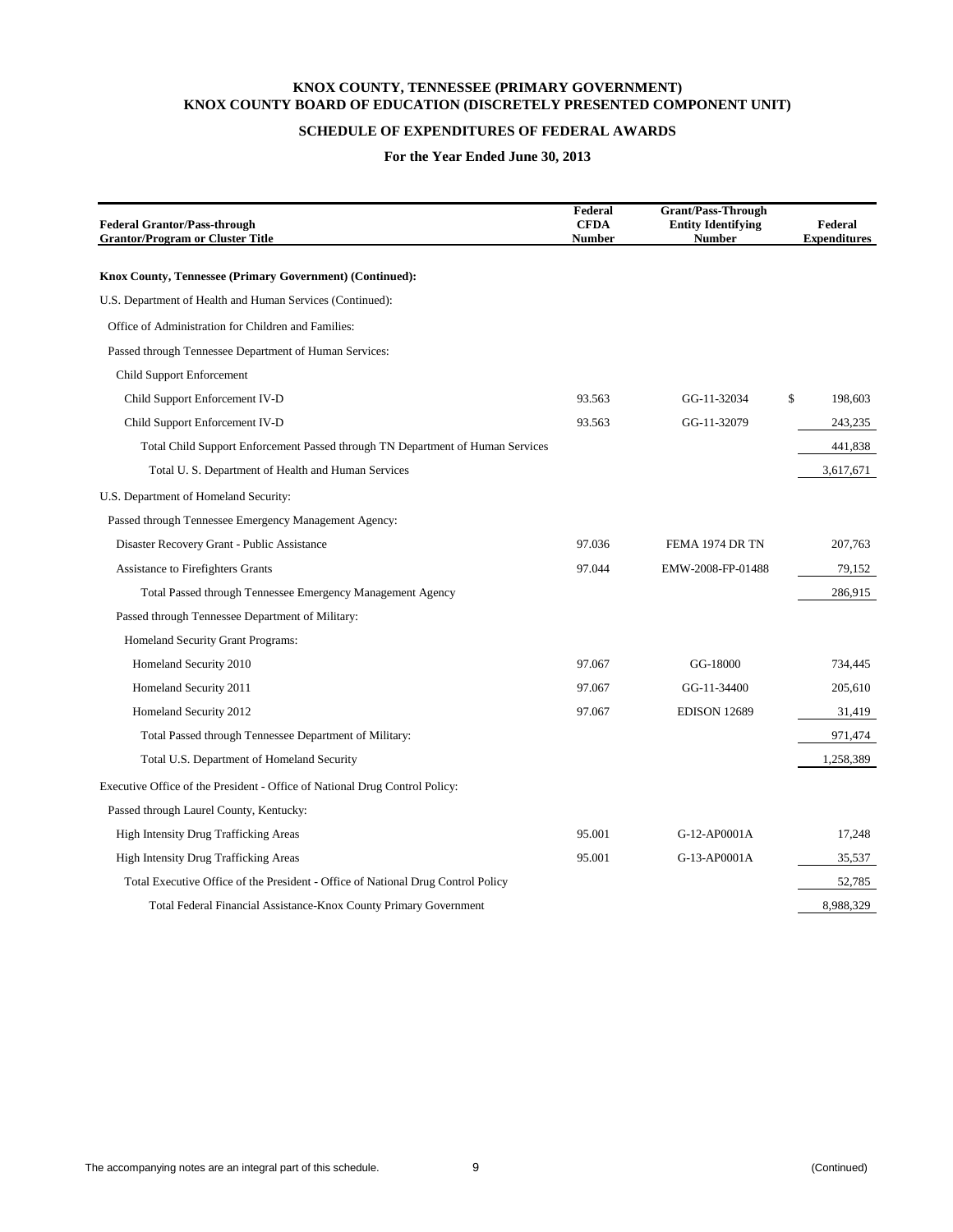# **SCHEDULE OF EXPENDITURES OF FEDERAL AWARDS**

| <b>Federal Grantor/Pass-through</b><br><b>Grantor/Program or Cluster Title</b> | Federal<br><b>CFDA</b><br><b>Number</b> | <b>Grant/Pass-Through</b><br><b>Entity Identifying</b><br><b>Number</b> | Federal<br><b>Expenditures</b> |
|--------------------------------------------------------------------------------|-----------------------------------------|-------------------------------------------------------------------------|--------------------------------|
| Knox County Board of Education (Component Unit):                               |                                         |                                                                         |                                |
| U.S. Department of Agriculture :                                               |                                         |                                                                         |                                |
| Passed through Tennessee Department of Agriculture:                            |                                         |                                                                         |                                |
| <b>Child Nutrition Cluster:</b>                                                |                                         |                                                                         |                                |
| <b>USDA School Breakfast Program</b>                                           | 10.553                                  | 2012                                                                    | \$<br>4,015,868                |
| USDA School Lunch Program - Cash Assistance                                    | 10.555                                  | 2012                                                                    | 11,074,997                     |
| USDA School Lunch Program - Non-Cash Assistance                                | 10.555                                  | 2012                                                                    | 1,842,298                      |
| <b>Total Child Nutrition Cluster</b>                                           |                                         |                                                                         | 16,933,163                     |
| Total U.S. Department of Agriculture                                           |                                         |                                                                         | 16,933,163                     |
| U.S. Department of Education:                                                  |                                         |                                                                         |                                |
| Passed through National Institute of Excellence Teaching:                      |                                         |                                                                         |                                |
| NIET Teacher Incentive Fund                                                    | 84.374A                                 | 2012-2013                                                               | 3,859,410                      |
| NIET Teacher Incentive Fund (Support)                                          | 84.374A                                 | 2012-2013                                                               | 472,718                        |
| Total passed through National Institute of Excellence Teaching                 |                                         |                                                                         | 4,332,128                      |
| Passed through Tennessee Arts Commission:                                      |                                         |                                                                         |                                |
| Arts 360 Grant                                                                 | 84.351D                                 | 31625-21397                                                             | 166,000                        |
| Total passed through Tennessee Arts Commission                                 |                                         |                                                                         | 166,000                        |
| Passed through Tennessee Department of Labor and Workforce Development         |                                         |                                                                         |                                |
| <b>Adult Education Program:</b>                                                |                                         |                                                                         |                                |
| <b>Adult Basic Education</b>                                                   | 84.002                                  | PO 20010                                                                | 253,302                        |
| <b>Adult Basic Education - Critical Need</b>                                   | 84.003                                  | 2012-2013                                                               | 20,833                         |
| <b>English Literacy and Civics</b>                                             | 84.002                                  | PO 20010                                                                | 54,142                         |
| Total passed through Tennessee Department of Labor and Workforce Development   |                                         |                                                                         | 328,277                        |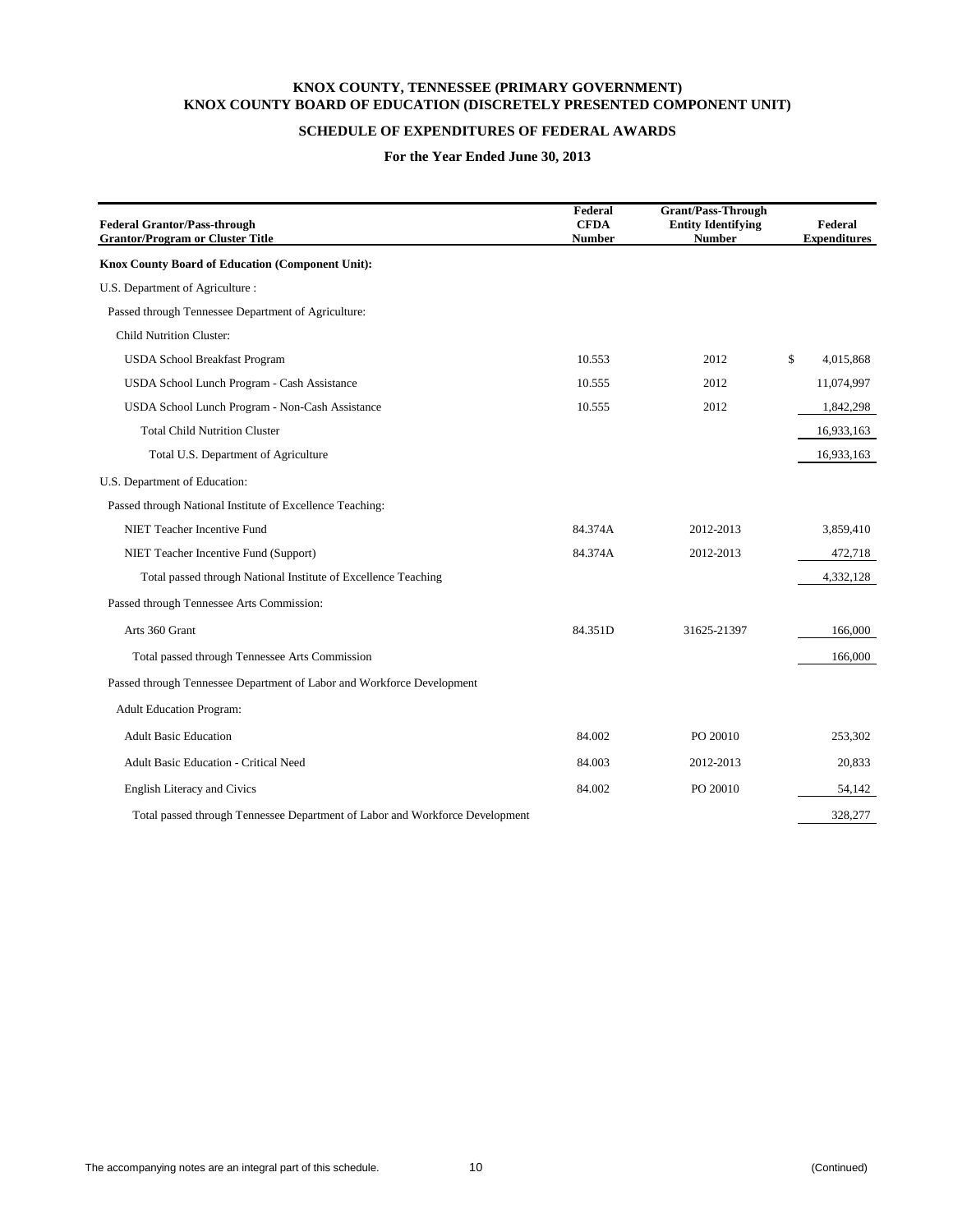# **SCHEDULE OF EXPENDITURES OF FEDERAL AWARDS**

| <b>Federal Grantor/Pass-through</b><br><b>Grantor/Program or Cluster Title</b> | Federal<br><b>CFDA</b><br><b>Number</b> | <b>Grant/Pass-Through</b><br><b>Entity Identifying</b><br><b>Number</b> | Federal<br><b>Expenditures</b> |
|--------------------------------------------------------------------------------|-----------------------------------------|-------------------------------------------------------------------------|--------------------------------|
| Knox County Board of Education (Component Unit) (Continued):                   |                                         |                                                                         |                                |
| U.S. Department of Education (Continued):                                      |                                         |                                                                         |                                |
| Passed through Tennessee Department of Education:                              |                                         |                                                                         |                                |
| Title I Program:                                                               |                                         |                                                                         |                                |
| Title I                                                                        | 84.010A                                 | 2012-2013                                                               | \$<br>10,768,970               |
| Total Title I Part A Program:                                                  |                                         |                                                                         | 10,768,970                     |
| Special Education (IDEA) Cluster:                                              |                                         |                                                                         |                                |
| Individuals with Disabilities Education Act Part B                             | 84.027A                                 | 2011.21                                                                 | 487,270                        |
| Individuals with Disabilities Education Act Part B                             | 84.027A                                 | 2012.21                                                                 | 2,484,047                      |
| Individuals with Disabilities Education Act Part B                             | 84.027A                                 | 2012-2013                                                               | 9,418,377                      |
| Special Education Transition                                                   | 84.027A                                 | 2012-2013                                                               | 75,000                         |
| Total Individuals with Disabilities Education Act Part B                       |                                         |                                                                         | 12,464,694                     |
| Preschool Program:                                                             |                                         |                                                                         |                                |
| Preschool                                                                      | 84.173A                                 | 2011.21                                                                 | 2,382                          |
| Preschool                                                                      | 84.173A                                 | 2012.21                                                                 | 5,818                          |
| Preschool                                                                      | 84.173A                                 | 2013.01                                                                 | 232,247                        |
| <b>Total Preschool Program</b>                                                 |                                         |                                                                         | 240,447                        |
| Total Special Education (IDEA) Cluster                                         |                                         |                                                                         | 12,705,141                     |
| Career and Technical Education Program:                                        |                                         |                                                                         |                                |
| Carrer and Technical Education - Carl Perkins                                  | 84.048A                                 | 2012-2013                                                               | 719,808                        |
| Total Career and Technical Education Program                                   |                                         |                                                                         | 719,808                        |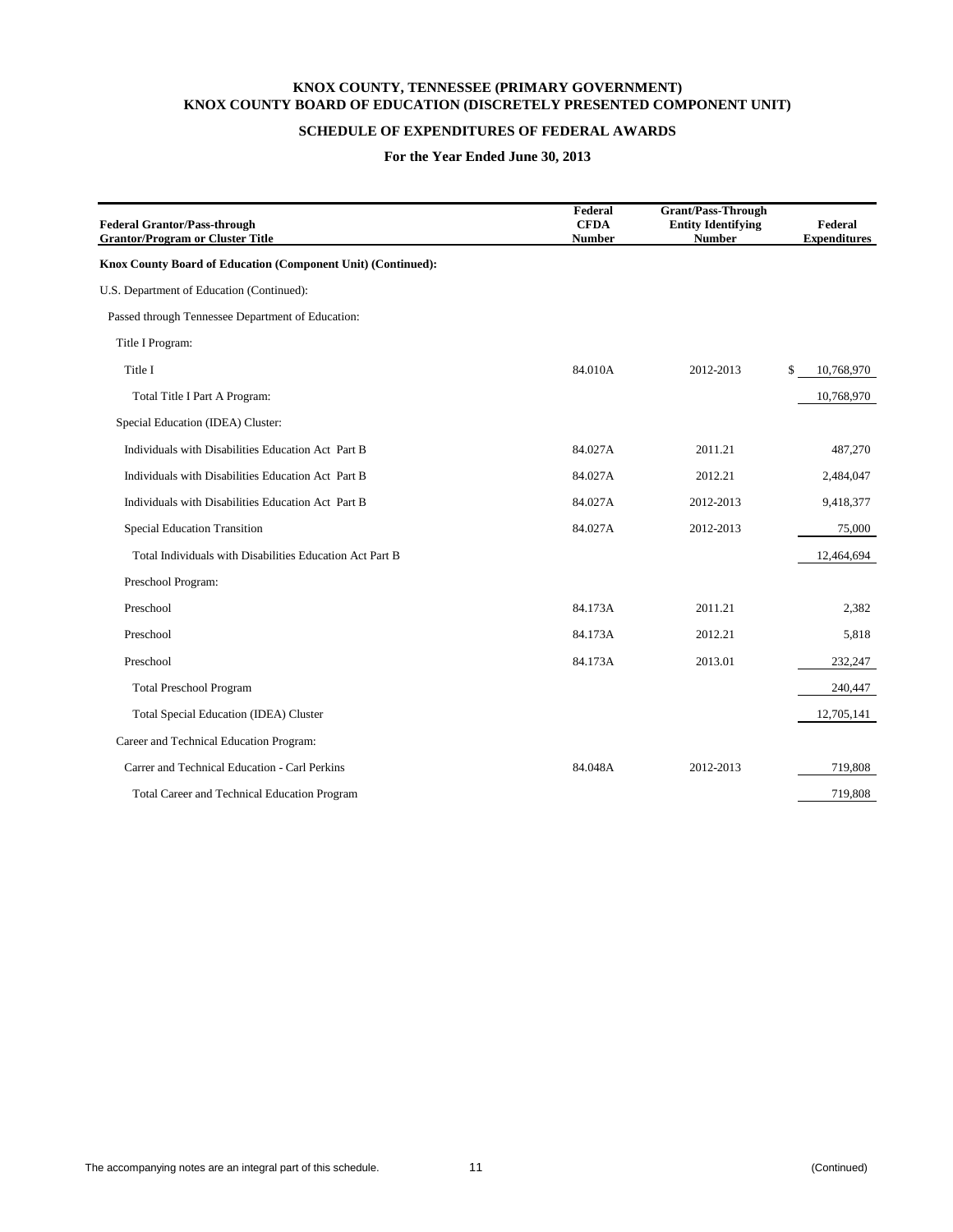# **SCHEDULE OF EXPENDITURES OF FEDERAL AWARDS**

| <b>Federal Grantor/Pass-through</b><br><b>Grantor/Program or Cluster Title</b> | Federal<br><b>CFDA</b><br><b>Number</b> | <b>Grant/Pass-Through</b><br><b>Entity Identifying</b><br><b>Number</b> | Federal<br><b>Expenditures</b> |
|--------------------------------------------------------------------------------|-----------------------------------------|-------------------------------------------------------------------------|--------------------------------|
| Knox County Board of Education (Component Unit) (Continued):                   |                                         |                                                                         |                                |
| U.S. Department of Education (Continued):                                      |                                         |                                                                         |                                |
| Passed throught Tennessee Departement of Education (Continued):                |                                         |                                                                         |                                |
| <b>Education Technology Programs:</b>                                          |                                         |                                                                         |                                |
| Title II Part D                                                                | 84.318X                                 | 2011                                                                    | \$<br>10,350                   |
| <b>Total Education Technology Programs</b>                                     |                                         |                                                                         | 10,350                         |
| Education for Homeless Children and Youth Programs:                            |                                         |                                                                         |                                |
| Homeless Education                                                             | 84.196A                                 | 2012-2013                                                               | 62,000                         |
| Total Education for Homeless Children and Youth Programs                       |                                         |                                                                         | 62,000                         |
| <b>English Language Acquisition Grants Program:</b>                            |                                         |                                                                         |                                |
| Title III                                                                      | 84.365A                                 | 2012-2013                                                               | 317,152                        |
| Title III - Immigrant                                                          | 84.365A                                 | 2011                                                                    | 6,745                          |
| Title III - Immigrant                                                          | 84.365A                                 | 2012                                                                    | 17,747                         |
| Title III - Immigrant                                                          | 84.365A                                 | 2013                                                                    | 12,954                         |
| Total English Language Acquisition Grants Program                              |                                         |                                                                         | 354,598                        |
| 21st Century Community Learning Centers                                        | 84.287C                                 | 2012-2013                                                               | 368,095                        |
| Focus Schools                                                                  | 84.010                                  | 2012-2013                                                               | 190,857                        |
| <b>State Teacher Incentive Fund</b>                                            | 84.374                                  | 2012-2013                                                               | 945,367                        |
| ARRA - School Improvement Grant                                                | 84.388A                                 | 2012-2013                                                               | 1,414,132                      |
| ARRA - School Improvement Grant - Reallocation                                 | 84.388A                                 | 2012-2013                                                               | 124,064                        |
| ARRA - Race-to-the-Top Incentive Grants:                                       |                                         |                                                                         |                                |
| ARRA - First to the Top                                                        | 84.395                                  | 2012-2013                                                               | 6,048,246                      |
| <b>ARRA</b> - Stem Academy Battelle                                            | 84.395                                  | 280740                                                                  | 201,352                        |
| ARRA - Stem Karst Hub                                                          | 84.395                                  | 319362                                                                  | 235,744                        |
| ARRA - RTT Renewal Schools                                                     | 84.395                                  | 2012-2013                                                               | 806,997                        |
| ARRA - Race to Top - IAF                                                       | 84.395                                  | 2012-2013                                                               | 1,430,829                      |
| <b>ARRA - RTT Reward School</b>                                                | 84.395                                  | 2012-2013                                                               | 31,533                         |
| Total - ARRA - Race-to-the-Top Incentive Grants                                |                                         |                                                                         | 8,754,701                      |
| Improving Teacher Quality Title II - Part A                                    | 84.367A                                 | 2012-2013                                                               | 2,217,805                      |
| Safe and Drug-Free Schools - School Climate Grant                              | 84.184                                  | 2012-2013                                                               | 168,905                        |
| Total passed through Tennessee Department of Education                         |                                         |                                                                         | 38,804,793                     |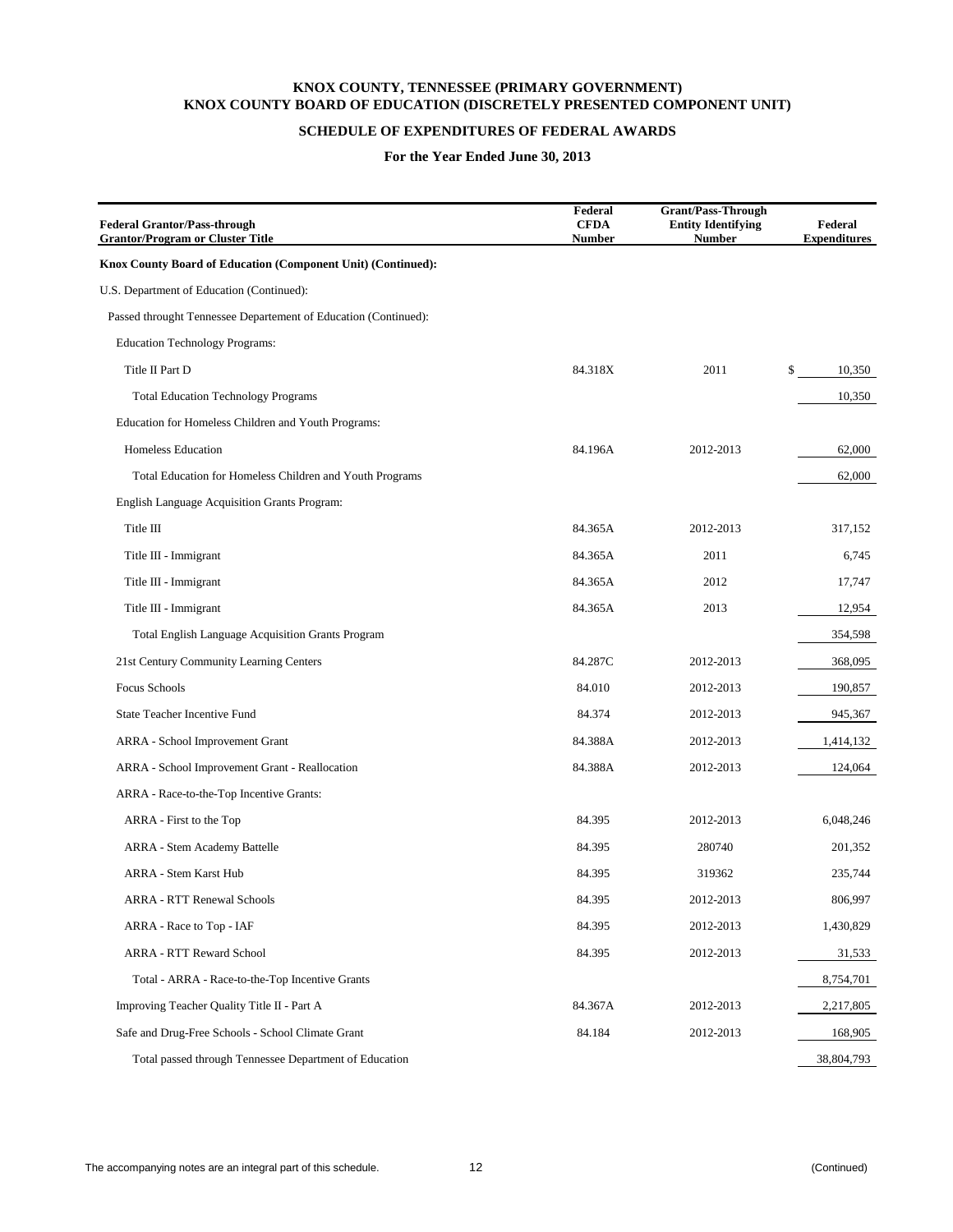#### **SCHEDULE OF EXPENDITURES OF FEDERAL AWARDS**

| <b>Federal Grantor/Pass-through</b><br><b>Grantor/Program or Cluster Title</b>    | Federal<br><b>CFDA</b><br><b>Number</b> | <b>Grant/Pass-Through</b><br><b>Entity Identifying</b><br><b>Number</b> | Federal<br><b>Expenditures</b> |
|-----------------------------------------------------------------------------------|-----------------------------------------|-------------------------------------------------------------------------|--------------------------------|
| Knox County Board of Education (Component Unit) (continued):                      |                                         |                                                                         |                                |
| Passed through Tennessee Department of Human Services:                            |                                         |                                                                         |                                |
| <b>Vocational Rehabilitation Services - Case Manager</b>                          | 84.126                                  | Z-13-70512                                                              | \$<br>16,310                   |
| Total passed through Tennessee Department of Human Services                       |                                         |                                                                         | 16,310                         |
| Passed through Tennessee College Access and Success Network:                      |                                         |                                                                         |                                |
| <b>ARRA</b> - Tennessee College Access                                            | 84.395                                  | 2012-2013                                                               | 15,000                         |
| Total passed through Tennessee College Access and Success Network                 |                                         |                                                                         | 15,000                         |
| Total U.S. Department of Education                                                |                                         |                                                                         | 43,662,508                     |
| Total U.S. Department of Education                                                |                                         |                                                                         | 43,662,508                     |
| U.S. Department of Health and Human Services:                                     |                                         |                                                                         |                                |
| Affordable Care Act (ACA) Grants - School Based Health Center                     | 93.501                                  | 2012-2013                                                               | 39,455                         |
| Total U.S. Department of Health and Human Services                                |                                         |                                                                         | 39,455                         |
| Total Federal Financial Assistance--Knox County Board of Education Component Unit |                                         |                                                                         | 60,635,126                     |
| <b>Total Federal Financial Assistance</b>                                         |                                         |                                                                         | 69,623,455                     |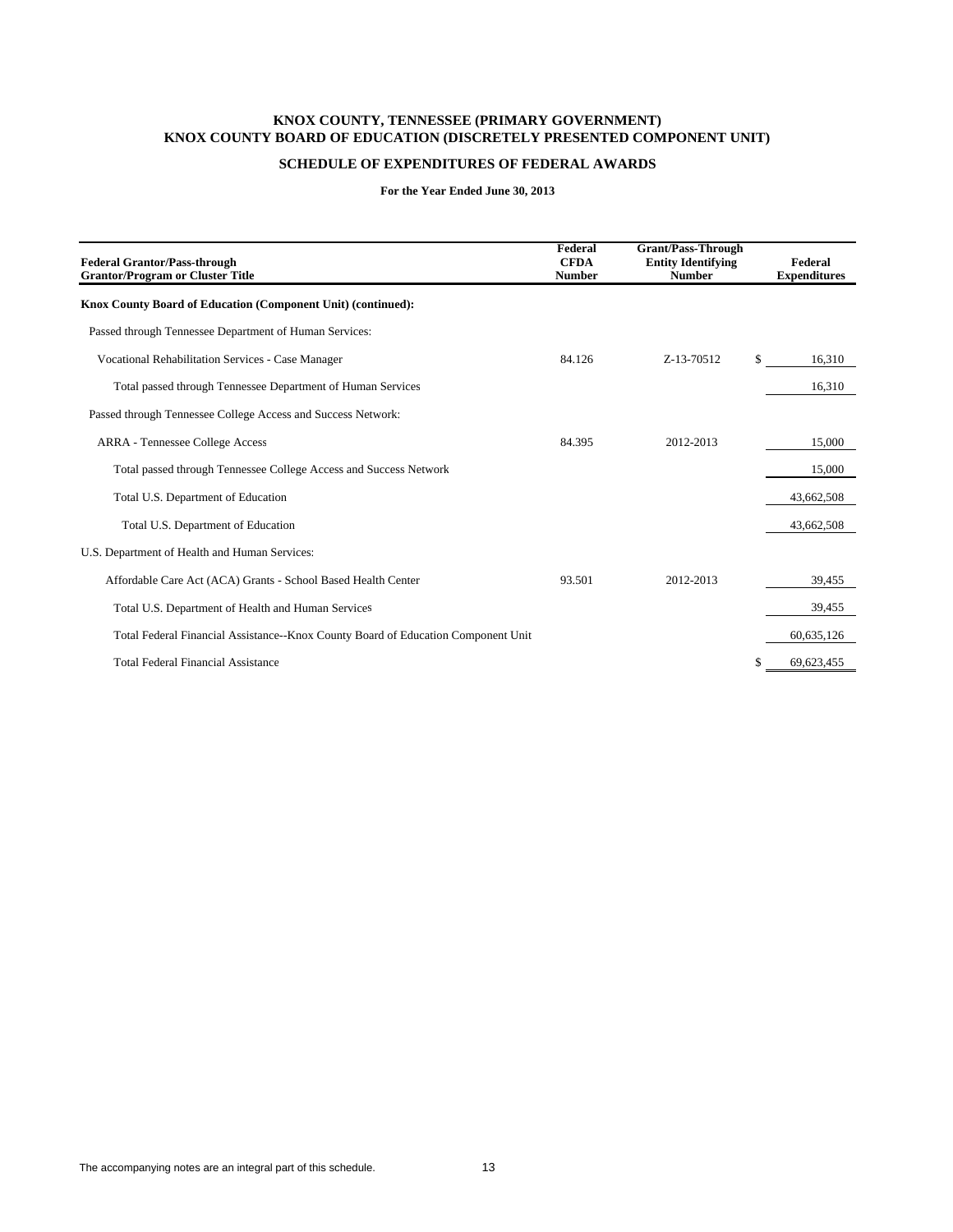#### **SCHEDULE OF EXPENDITURES OF STATE AWARDS**

| <b>Program Title</b>                                       | <b>Identifying</b><br><b>Number</b> | <b>State</b><br><b>Expenditures</b> |
|------------------------------------------------------------|-------------------------------------|-------------------------------------|
| Knox County, Tennessee (Primary Government):               |                                     |                                     |
| Tennessee Department of Corrections:                       |                                     |                                     |
| Community Corrections (CAPP)                               | GG-11-32083-04                      | \$<br>625,169                       |
| <b>Total Tennessee Department of Corrections</b>           |                                     | 625,169                             |
| Tennessee Commission on Children and Youth:                |                                     |                                     |
| Children Services - Youth Officer                          | GG-10-29763-00                      | 9.000                               |
| Total Tennessee Commission on Children and Youth           |                                     | 9,000                               |
| Tennessee Secretary of State:                              |                                     |                                     |
| General Library Services                                   | <b>EDISON 34320</b>                 | 45,500                              |
| <b>Total Tennessee Secretary of State</b>                  |                                     | 45,500                              |
| Tennessee Department of Environment and Conservation:      |                                     |                                     |
| <b>Waste Tire</b>                                          | <b>EDISON 25703</b>                 | 270,384                             |
| Used Oil                                                   | GG-12-38009                         | 16,289                              |
| Clayton Park TDEC LPRF Grant Phase I                       | Grant Contract 33139                | 2,545                               |
| Total Tennessee Department of Environment and Conservation |                                     | 289,218                             |
| Tennessee Department of Health:                            |                                     |                                     |
| <b>Tuberculosis Nursing</b>                                | GG-13-33242-00                      | 390,451                             |
| Immunization                                               | GG-12-38491-00                      | 44,551                              |
| Immunization                                               | GG-13-35753-00                      | 35,508                              |
| <b>Sexual Transmitted Disease</b>                          | GG-13-35174-00                      | 16,120                              |
| <b>Sexual Transmitted Disease</b>                          | GG-12-37670-00                      | 18,210                              |
| <b>Family Planning</b>                                     | GG-13-38051-00                      | 40,400                              |
| Oral Health                                                | GG-12-35512                         | 210,836                             |
| <b>Adolescent Pregnancy</b>                                | GG-10-29670-02                      | 52,616                              |
| <b>EPSDT</b> Tenndercare                                   | GG-13-39377-00                      | 315,400                             |
| Children's Special Services                                | GG-13-38075-00                      | 75.865                              |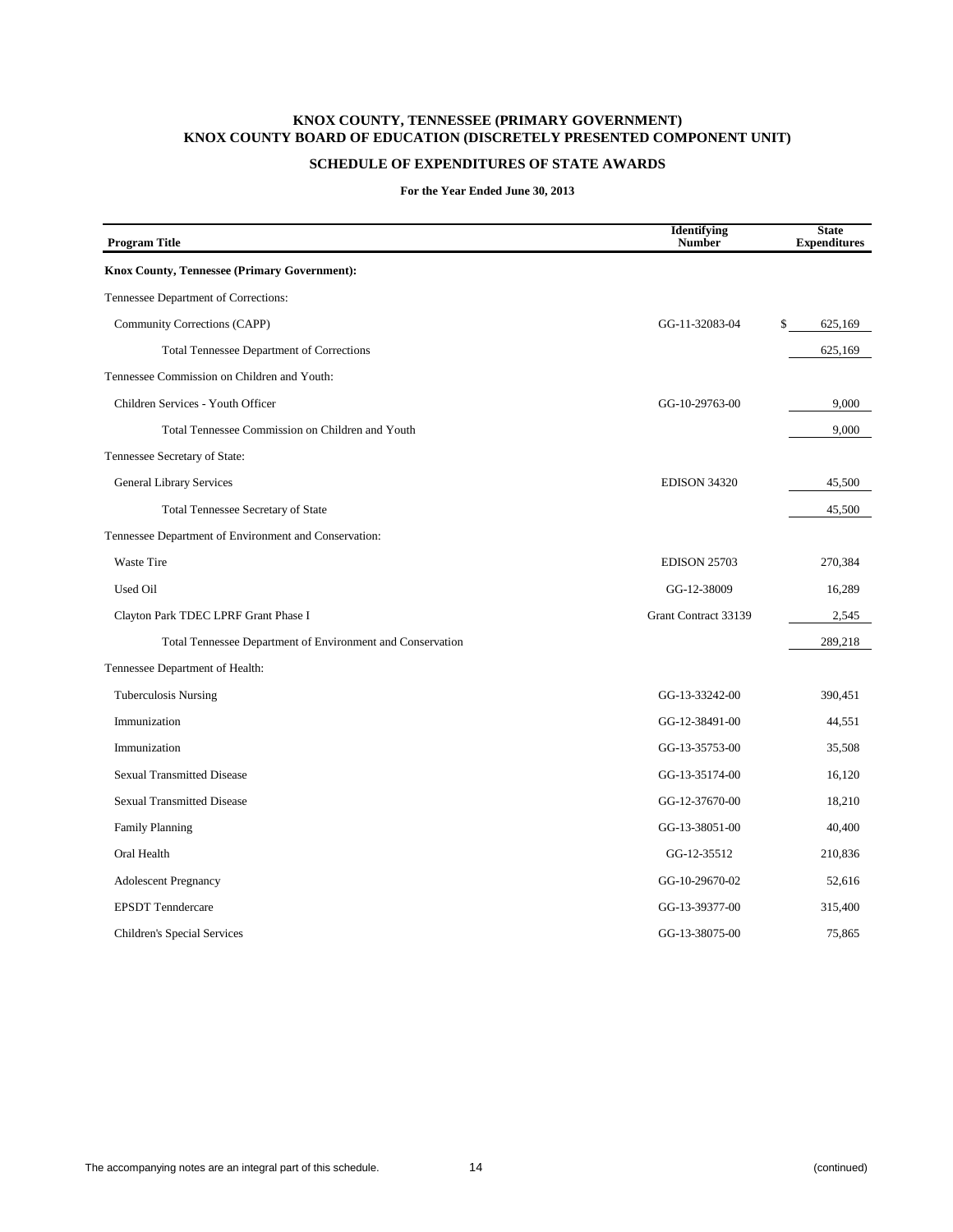#### **SCHEDULE OF EXPENDITURES OF STATE AWARDS**

| <b>Program Title</b>                                              | <b>Identifying</b><br><b>Number</b> | <b>State</b><br><b>Expenditures</b> |
|-------------------------------------------------------------------|-------------------------------------|-------------------------------------|
| Knox County, Tennessee (Primary Government) (Continued):          |                                     |                                     |
| Tennessee Department of Health (Continued):                       |                                     |                                     |
| <b>Diabetes</b>                                                   | GG-13-34097-00                      | \$<br>161,731                       |
| <b>Adult Emergency Dental Services</b>                            | GG-13-34379-00                      | 179,310                             |
| <b>Help Us Grow Successfully</b>                                  | GG-13-38053-00                      | 228,060                             |
| Total Tennessee Department of Health                              |                                     | 1,769,058                           |
| Tennessee Department of Agriculture - Forestry Division:          |                                     |                                     |
| TAEP FY13 Tree Planting Program                                   | Edison 0000005873                   | 1,535                               |
| Tenn. Agriculture Enhancement Program - New Harvest               | 6922                                | 1.448                               |
| Total Tennessee Department of Agriculture - Forestry Division     |                                     | 2,983                               |
| Tennessee Department of Transportation:                           |                                     |                                     |
| <b>Litter Grant</b>                                               | Z13LIT0047                          | 164,035                             |
| Total Tennessee Department of Transportation                      |                                     | 164,035                             |
| Tennessee Emergency Management Agency:                            |                                     |                                     |
| TEMA Disaster Recovery - April 2011 Storm                         | TEMA 1974 DR TN                     | 34,626                              |
| <b>Total Tennessee Emergency Management Agency</b>                |                                     | 34,626                              |
| Total State Financial Assistance - Knox County Primary Government |                                     | 2,939,589                           |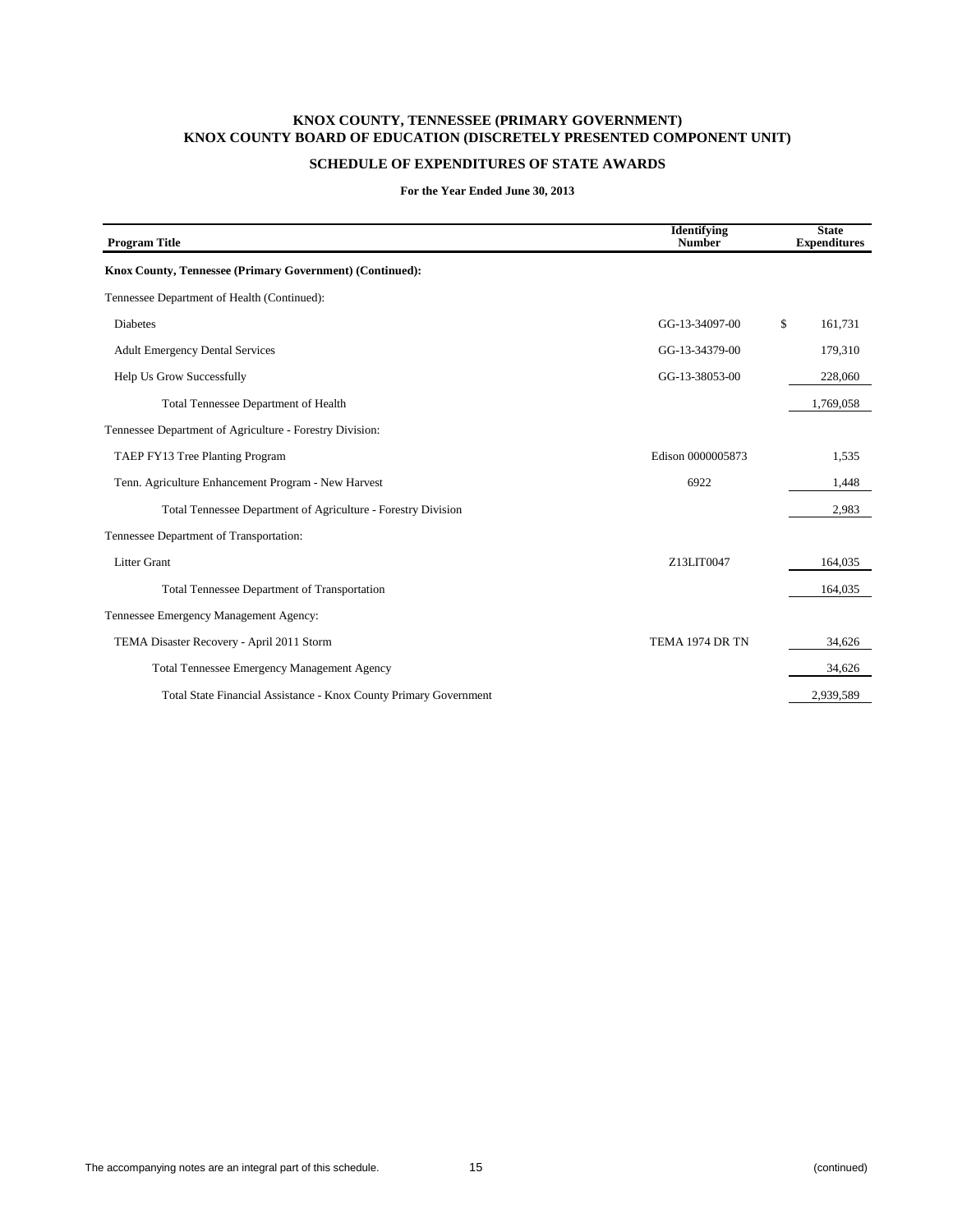# **SCHEDULE OF EXPENDITURES OF STATE AWARDS**

| <b>Program Title</b>                                                               | <b>Identifying</b><br><b>Number</b> | <b>State</b><br><b>Expenditures</b> |
|------------------------------------------------------------------------------------|-------------------------------------|-------------------------------------|
| <b>Knox County Board of Education (Component Unit):</b>                            |                                     |                                     |
| Tennessee Department of Labor and Workforce Development:                           |                                     |                                     |
| <b>Adult Education</b>                                                             | PO 20010                            | \$<br>50,673                        |
| <b>Adult Education - Critical Need</b>                                             | 2012-2013                           | 4,168                               |
| <b>EL Civics</b>                                                                   | PO 20011                            | 10,831                              |
| Total Tennessee Department of Labor and Workforce Development                      |                                     | 65,672                              |
| Tennessee Department of Education                                                  |                                     |                                     |
| Coordinated School Health                                                          | 2012-2013                           | 185,000                             |
| Pre-Kindergarten                                                                   | 2012-2013                           | 1,865,003                           |
| Safe Schools Act                                                                   | 2012-2013                           | 189,700                             |
| Total Tennessee Department of Education                                            |                                     | 2,239,703                           |
| Total State Financial Assistance - Knox County Board of Education (Component Unit) |                                     | 2,305,375                           |
| <b>Total State Financial Assistance</b>                                            |                                     | 5,244,964<br>S                      |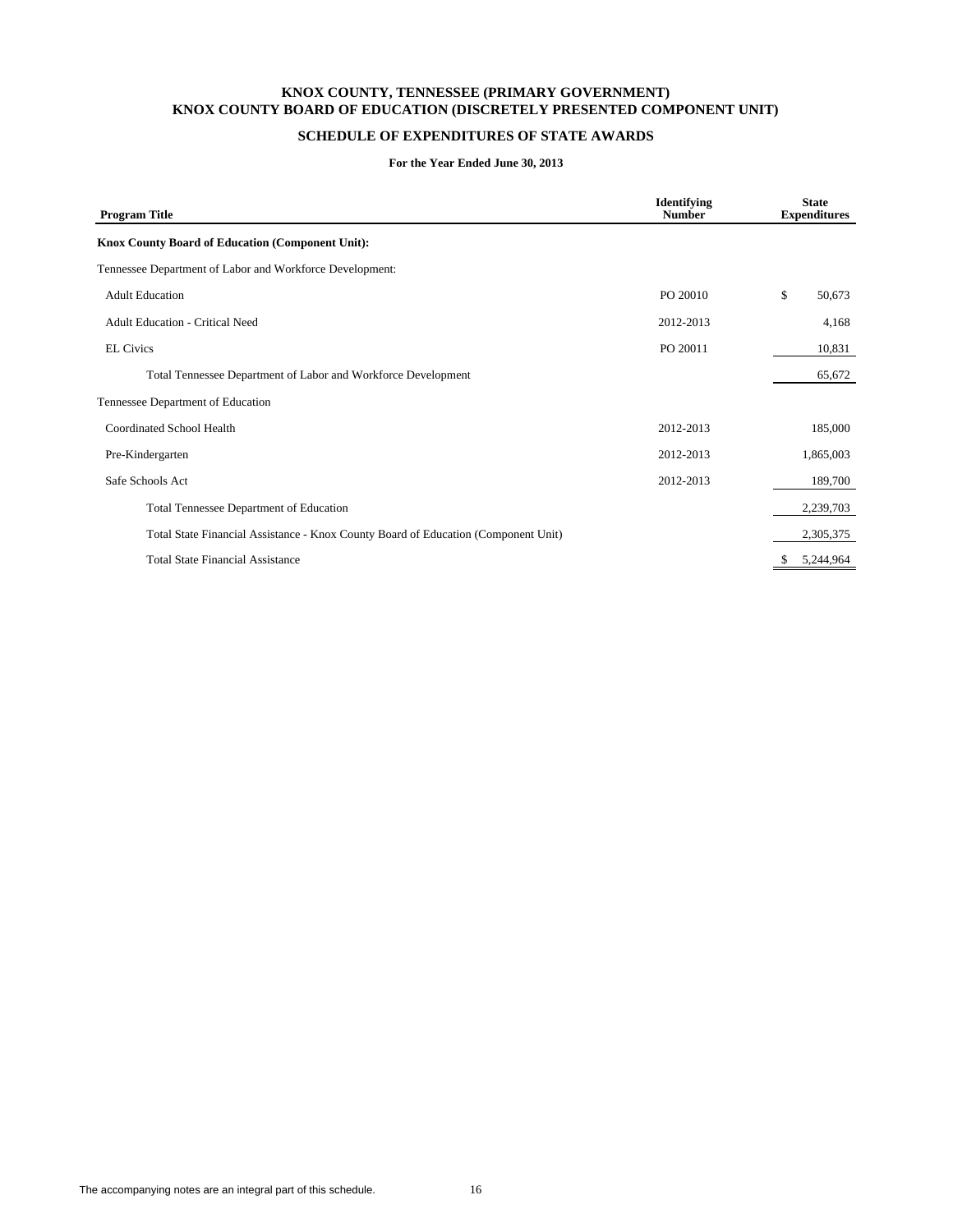# **NOTES TO SCHEDULES OF EXPENDITURES OF FEDERAL AND STATE AWARDS**

# **For the Year Ended June 30, 2013**

# **NOTE 1 - BASIS OF PRESENTATION**

The accompanying schedule of expenditures of federal and state awards includes the federal and state grant activity of Knox County, Tennessee, and its discretely presented component unit, Knox County Board of Education, (the County), and is presented on the modified accrual basis of accounting. The information in this schedule is presented in accordance with the requirements of OMB Circular A-133, *Audits of States and Local Governments and Non-Profit Organizations*. Therefore, some amounts presented in this schedule may differ from amounts presented in, or used in the preparation of, the Comprehensive Annual Financial Report.

Federal awards include all grants, contracts, and similar agreements entered into directly between the County and agencies and departments of the federal government, and all subawards to the County by nonfederal organizations pursuant to federal grants, contracts, and similar agreements.

In compliance with Tennessee state law, the accompanying schedule of expenditures of state awards is also included in this report. This schedule presents all state funded financial awards, as defined by the State Comptroller's Office, and is prepared and presented in a manner consistent with the schedule of expenditures of federal awards.

# **NOTE 2 - LOANS OUTSTANDING**

The County had the following loan funding balances outstanding at June 30, 2013. All of the loan additions are represented by program expenditures, but only a portion comes from the federal grant with the remainder from program income:

| <b>Cluster / Program Title</b>                                             | <b>CFDA Number</b> |   | <b>FY 2013 Loan</b><br><b>Funding</b> | Outstanding<br><b>Balance</b> |
|----------------------------------------------------------------------------|--------------------|---|---------------------------------------|-------------------------------|
| Community Development Block Grant<br>HOME Investment Partnerships Programs | 14.218<br>14.239   | S | 25.502 \$<br>$\overline{\phantom{0}}$ | 1.158.764<br>1.458.380        |

# **NOTE 3 - SUBRECIPIENTS**

Of the federal expenditures presented in the schedule, the County provided federal awards to subrecipients as follows:

|                                              | <b>CFDA Number</b> |   | Amounts<br><b>Provided to</b><br><b>Subrecipients</b> |
|----------------------------------------------|--------------------|---|-------------------------------------------------------|
| Community Development Block Grant            | 14.218             | S | 783.648                                               |
| <b>HOME Investment Partnerships Programs</b> | 14.239             |   | 138,211                                               |
| <b>Total Subrecipient Awards</b>             |                    |   | 921,859                                               |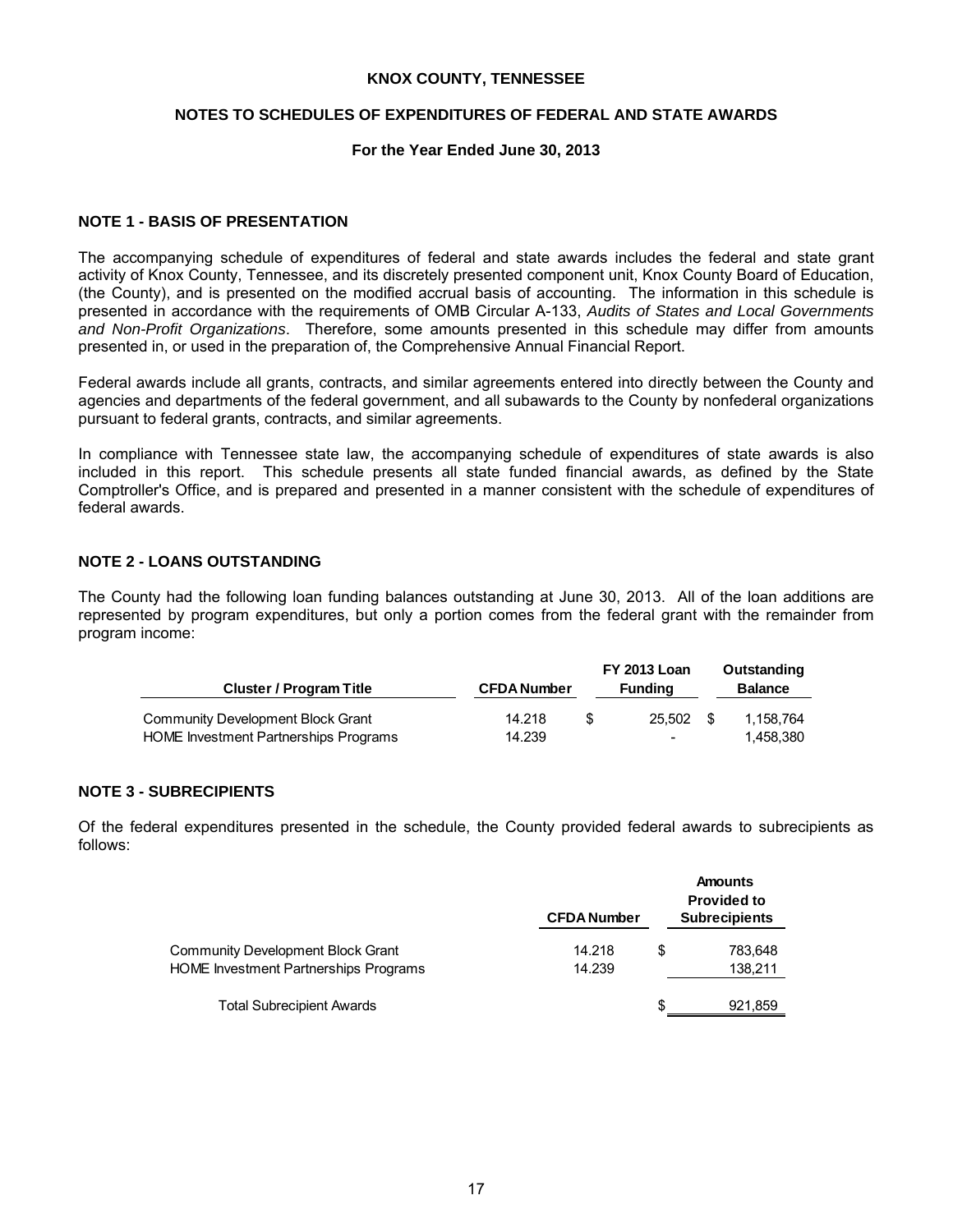# **NOTE 4 - NON-CASH ASSISTANCE**

The County is the recipient of certain federal awards that do not result in cash receipts or disbursements, including distributions of U.S. Department of Agriculture (USDA) Food Commodities, which are valued based on a USDA price list obtained from the Tennessee Department of Agriculture.

# **NOTE 5 - INDIRECT COSTS**

A number of the County's federal and state funded programs allow indirect costs to be charged and include them as a line item in the grant budget. However, if the grant budget does not specifically provide for indirect costs to be charged, none of the indirect costs are reported as costs to the grantor nor are the costs included or presented in the schedules of expenditures of federal and state awards.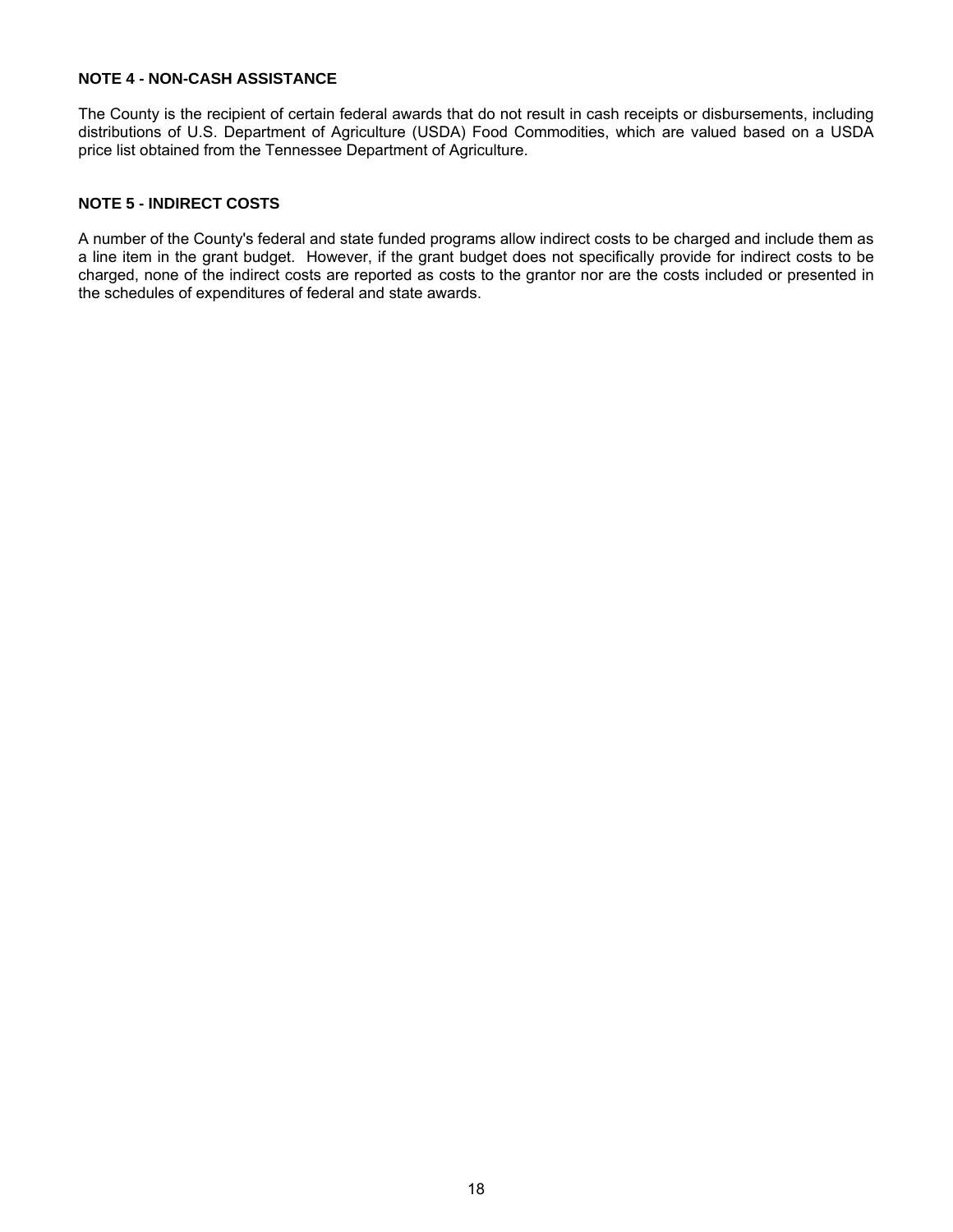# **SCHEDULE OF FINDINGS AND QUESTIONED COSTS**

# **For the Year Ended June 30, 2013**

# **Section I - Summary of Auditors' Results**

# **Financial Statements**

Type of auditors' report issued: Unqualified

Internal control over financial reporting:

| $\bullet$ | Material weakness(es) identified?                     | $\mathsf{X}$ | ves |    | no            |
|-----------|-------------------------------------------------------|--------------|-----|----|---------------|
|           | • Significant deficiency(ies) identified?             | X yes        |     |    | none reported |
|           | Noncompliance material to financial statements noted? |              | ves | X. | no            |

# **Federal Awards**

Internal control over major federal programs:

| Material weakness(es) identified?       | ves | $\mathsf{X}$ | no            |
|-----------------------------------------|-----|--------------|---------------|
| Significant deficiency(ies) identified? | ves |              | none reported |

Type of auditors' report issued on compliance for major federal programs: Unqualified

Any audit findings disclosed that are required to be reported in accordance with Section 510(a) of Circular A-133  $\overline{X}$  yes  $\overline{X}$  yes  $\overline{X}$  no

Major federal programs for Knox County, Tennessee for the fiscal year ended June 30, 2013 are:

| Program Name                                                                       | CFDA#   |
|------------------------------------------------------------------------------------|---------|
| <b>Community Development Block Grant</b>                                           | 14.218  |
| Title $I - Part A$                                                                 | 84.010A |
| Special Education (IDEA) Cluster                                                   |         |
| Special Education - IDEA Part B                                                    | 84.027A |
| Special Education - Preschool                                                      | 84.173A |
| School Improvement Grant (ARRA)                                                    | 84.388A |
| Race-To-The-Top Incentive Grants (ARRA)                                            | 84.395  |
| <b>Emergency Preparedness Pandemic</b>                                             | 93.069  |
| Teenage Pregnancy Prevention Program                                               | 93.297  |
| Dollar threshold used to distinguish between Type A & Type B programs: \$2,088,704 |         |
| Auditee qualified as low-risk auditee?<br>yes                                      | no      |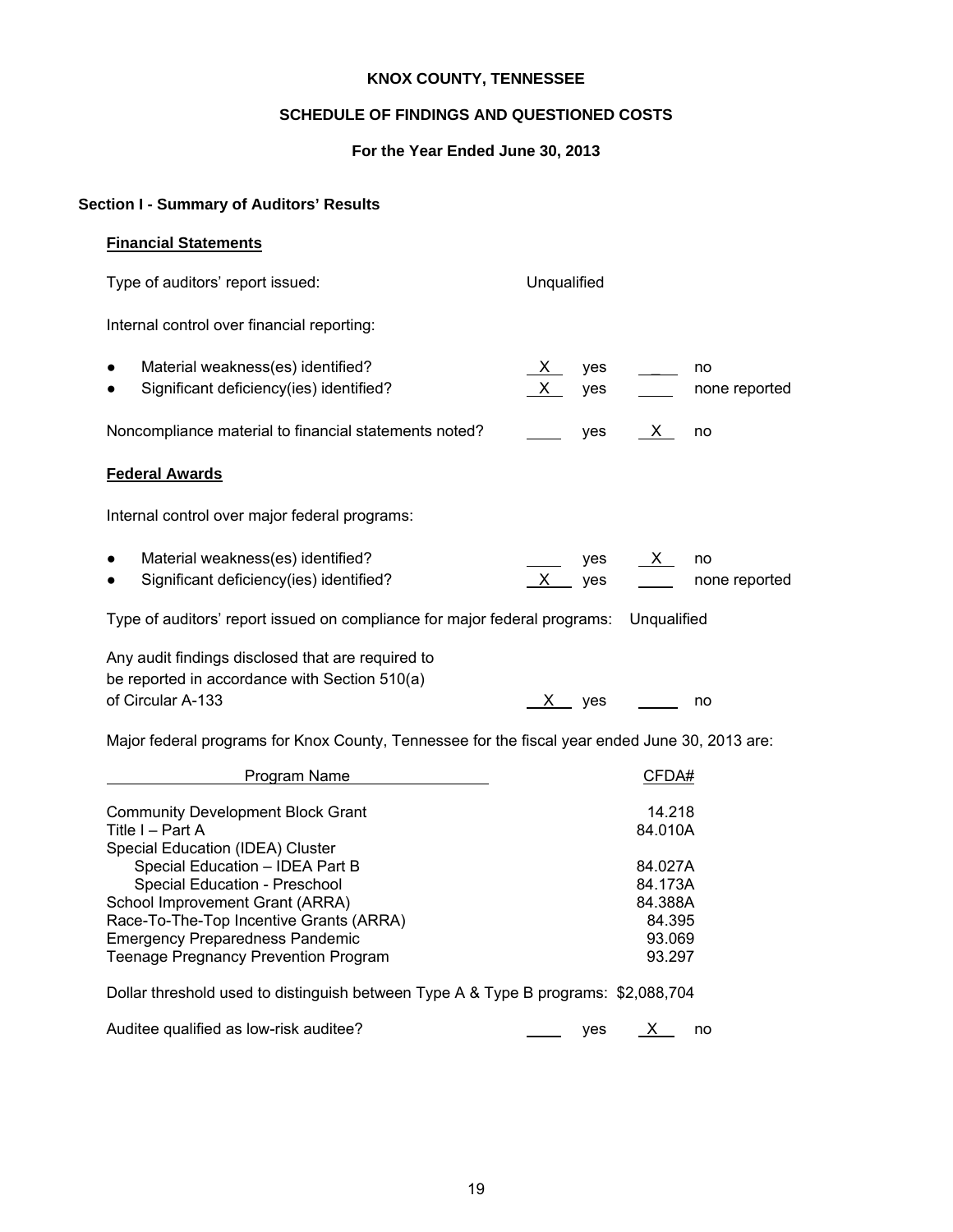# **SCHEDULE OF FINDINGS AND QUESTIONED COSTS (Continued)**

# **For the Year Ended June 30, 2013**

# **Section II - Financial Statement Findings**

## **Current Year Audit Findings:**

## **2013-1 Accounting Reconciliations - Trustee's Office and Knox County Finance Department**

**Criteria or Specific Requirement -** The Knox County Trustee is the treasurer of Knox County and operates as the internal "bank" for the County. The Trustee's accounting records should be maintained on the cash basis of accounting and should reflect the allocation of the pooled cash and investments to individual County funds. The Finance Department maintains County funds on the modified accrual basis of accounting which includes the accrual of various receivables and payables in accordance with generally accepted accounting principles (GAAP).

**Condition -** The Trustee's Office and the Finance Department maintain their respective accounting records utilizing accounting software that records numerous transactions applicable to both the Office and the Department. Cash basis transactions, for example, cash receipts and cash disbursements, affect both sets of accounting records and are posted simultaneously when the applicable transaction occurs. However, certain modified-accrual basis transactions (e.g., accrual of various liabilities) that do not affect the Trustee's actual cash and investment account balances, but do affect the allocation of net pooled cash and investments to the County's various Funds, also have been recorded in the Trustee's accounting records as a result of the setup of the accounting software and of the related procedures utilized in maintaining the accounting records for both the Office and the Department. This condition has resulted in unnecessary complexity in the Trustee's accounting records.

The County did not properly analyze, reconcile and adjust the balances of the above mentioned accruals recorded in the Trustee's records in the current and prior years and, as a result, in our 2013 audit we have recorded a prior period audit adjustment in the amount of approximately \$2.4 million, decreasing net pooled cash and investments allocated to the County's General and Debt Service Funds, to correct these balances as of July 1, 2012.

In addition, the Trustee's Office did not provide copies of the monthly bank reconciliations to the Finance Department as was recommended in the prior year audit finding 2012-1.

**Cause and Effect -** Certain accruals and allocations recorded in the Trustee's accounting records were not recorded and reconciled correctly. Failure to perform such procedures resulted in undetected errors.

**Recommendations -** We recommend the following:

- a. The Trustee's Office and County Finance Department should re-evaluate their accounting processes that involve both departments.
- b. The Trustee's accounting records should be maintained on the cash basis and monthly and year-end accruals should be eliminated in that office.
- c. All monthly and year-end accruals should only be maintained by the County Finance Department and recorded in the various County funds. These accruals should be properly recorded, reconciled and reviewed by supervisory personnel monthly.
- d. Copies of all monthly bank and investment reconciliations completed in the Trustee's Office should be reviewed by a member of the County Finance Department on a monthly basis.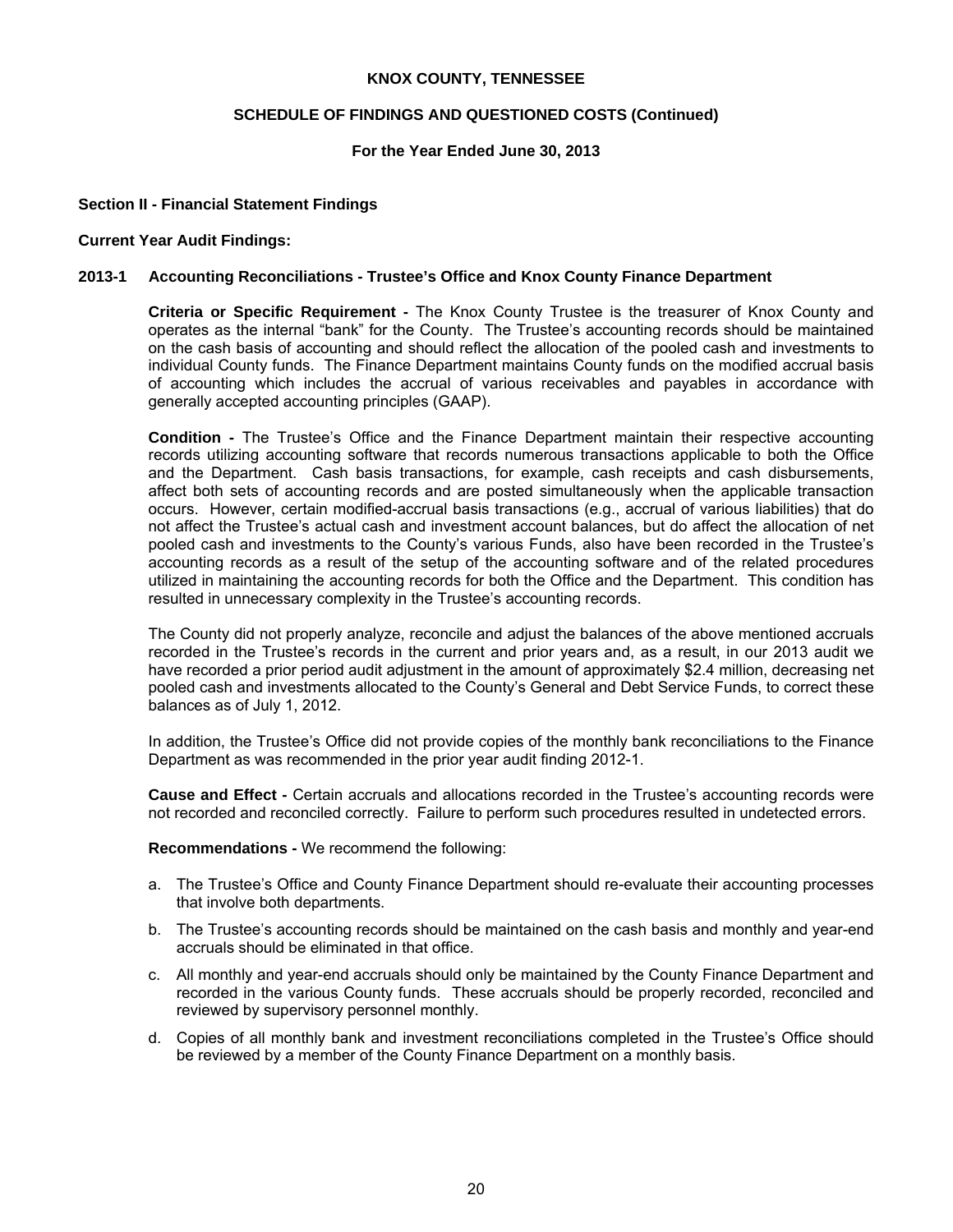# **SCHEDULE OF FINDINGS AND QUESTIONED COSTS (Continued)**

# **For the Year Ended June 30, 2013**

# **Section II - Financial Statement Findings (Continued)**

# **Current Year Audit Findings (Continued):**

#### **2013-1 Accounting Reconciliations - Trustee's Office and Knox County Finance Department (Continued)**

**Management's Planned Corrective Actions -** Management concurs with the facts of the finding. It should be noted that management of the Finance Department and of the Trustee's Office have continually worked during 2013 to implement improvements in recordkeeping and reporting in this area. As a result, procedures have been implemented correcting four of the six recommendations related to the Trustee's office made during the 2012 audit. These corrective actions implemented in 2013 assisted in the identification of the errors noted in the 2013 finding, and these errors have now been corrected. The Trustee's Office handles a very large volume of cash receipts annually, totaling over \$265 million in 2013. It is necessary to carefully consider the consequences of changes in recordkeeping procedures to ensure that such changes are appropriate and that they result in complete and accurate reporting of not only the cash receipts and disbursements of the cash accounts maintained by the Trustee's Office but also the various funds and accounts maintained by the Finance Department. Management of both the Finance Department and the Trustee's Office have had numerous meetings and discussions and are developing a plan to implement revised procedures to fully correct the findings. We have previously identified the need to maintain the Trustee's Office records on a cash basis and to record all modified accrual basis adjustments only in the Finance Department records, and therefore our plan will address recommendations (a), (b) and (c).

It should be noted that the Trustee's Office was completing bank account reconciliations timely during FY 2013 as recommended in the 2012 audit, and these reconciliations were being reviewed by the external auditors, as recommended by the Knox County Audit Committee. Although the bank account reconciliations were not being provided to the Finance Department as recommended by the external auditors, there was an independent review being performed of these reconciliations. Beginning in FY 2014, the Trustee's Office has begun providing copies of the bank account reconciliations to the Finance Department for review by Finance Department personnel, which will address the 2012 audit recommendation (d).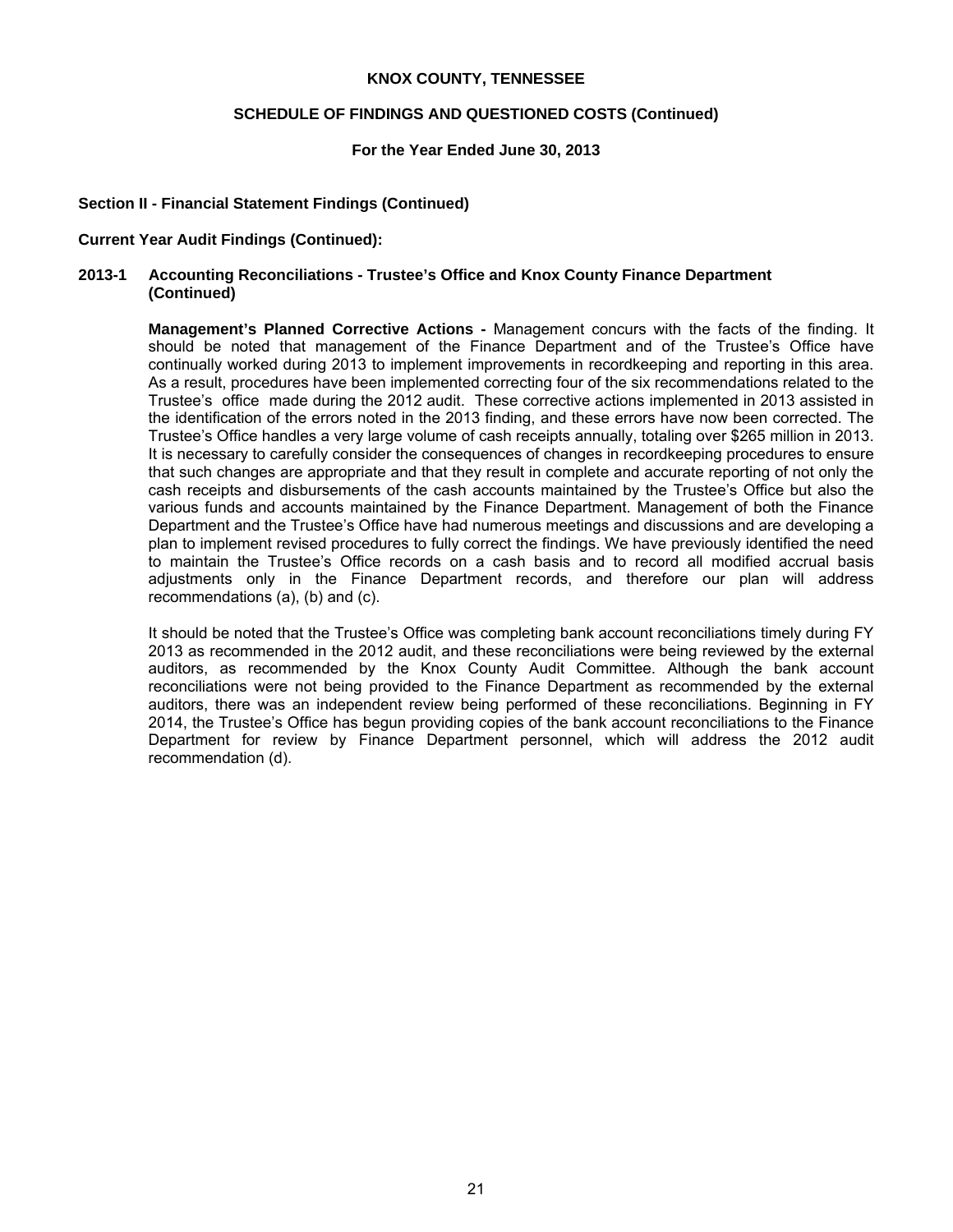# **SCHEDULE OF FINDINGS AND QUESTIONED COSTS (Continued)**

# **For the Year Ended June 30, 2013**

# **Section II - Financial Statement Findings (Continued)**

**Current Year Audit Findings (Continued):**

## **2013-2 Capital Asset Recordkeeping**

**Criteria or Specific Requirement -** Detailed capital asset records, including construction in progress schedules, are to be accounted for in a complete and accurate manner.

**Condition -** The County's current system of maintaining detailed capital asset records does not allow for a centralized comprehensive detail report to be generated to show listings of individual assets, the current year depreciation for each asset, and the accumulated depreciation related to that asset. This results in a situation that makes tie-in of the detailed records and related activity to the general ledger difficult and subject to the use of excel spreadsheets downloaded from the system in order to reconcile.

**Cause and Effect -** The opportunity exists for errors due to the complexity of the current reconciliation process using these spreadsheets.

**Recommendations -** We recommend that the County fully implement the use of a software program designed for capital asset record maintenance and incorporate sufficient review procedures of such records to ensure appropriate coding and classification.

**Management's Planned Corrective Actions -** Management concurs with the facts of the finding. The County implemented a new accounting software system in a previous year, which does include a capital asset reporting module. Management believes that the system is capable of being tailored to our reporting needs, and has arranged for assistance by the vendor to include needed refinements to the system and training of County personnel. Management expects that the changes to the system will be fully implemented in fiscal year 2014.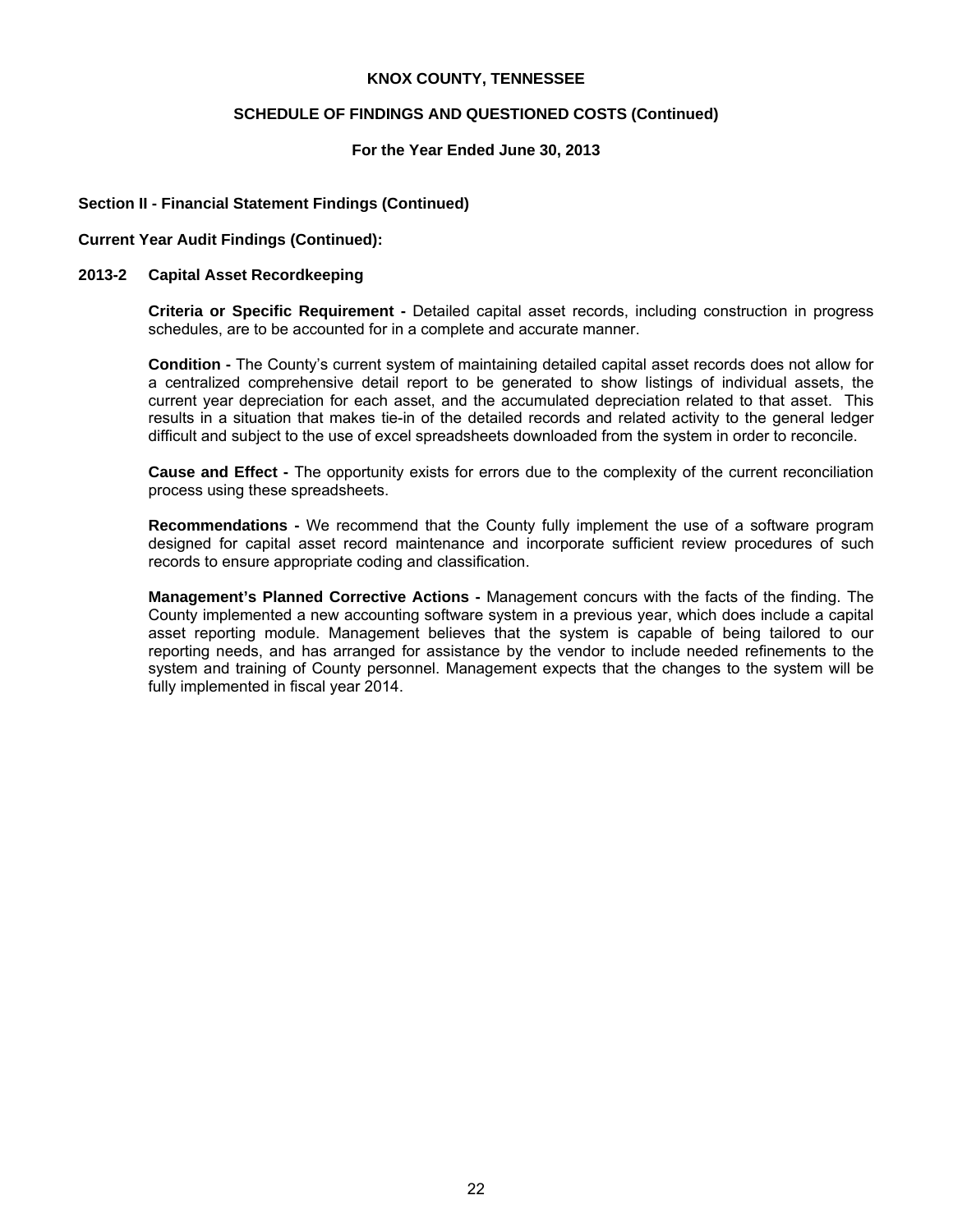# **SCHEDULE OF FINDINGS AND QUESTIONED COSTS (Continued)**

# **For the Year Ended June 30, 2013**

#### **Section III - Federal Award Findings**

#### **Current Year Audit Finding:**

#### **2013-3: Davis-Bacon Act**

 **Program:** Community Development Block Grant (CFDA# 14.218)

**Criteria or Specific Requirement -** The Davis-Bacon Act is a mandatory requirement under the Community Development Block Grant which means that all laborers and mechanics employed by contractors or subcontractors to work on new construction or rehabilitation property containing 8 or more units must be paid wages not less than those established for the locality of the project (prevailing wage rates). The County must require the contractor or subcontractor to submit to the County weekly, for each week in which any contract work is performed, a copy of the payroll and a statement of compliance (certified payrolls) (29 CFR sections 5.5 and 5.6). This reporting is often done using Optional Form WH-347, which includes the required statement of compliance (OMB No. 1215-0149).

**Condition -** In the course of grant testing, we noted that the County did not obtain certified payrolls from one of the subcontractors tested.

#### **Questioned Costs -** None

**Context -** There were four projects totaling over \$200,000 whose contracts would require the County to obtain certified payrolls from their subcontractors.

**Cause and Effect -** The County did not have controls in place to ensure that they obtain the required certification and certified payroll registers from their contractors. The amount, if any, by which laborers may have been paid incorrectly has not been determined.

**Recommendation -** We recommend that the County implement procedures to ensure that the Davis-Bacon Act is complied with for all applicable contractors by obtaining certified payrolls. There should also be a system in place for testing that the certified payrolls submitted by the subcontractors did include prevailing wage rates for their employees.

**Management's Planned Corrective Actions -** The lapse in Davis-Bacon monitoring requirements was due to personnel turnover in administration. This has been corrected and the employees were trained in the associated monitoring procedures.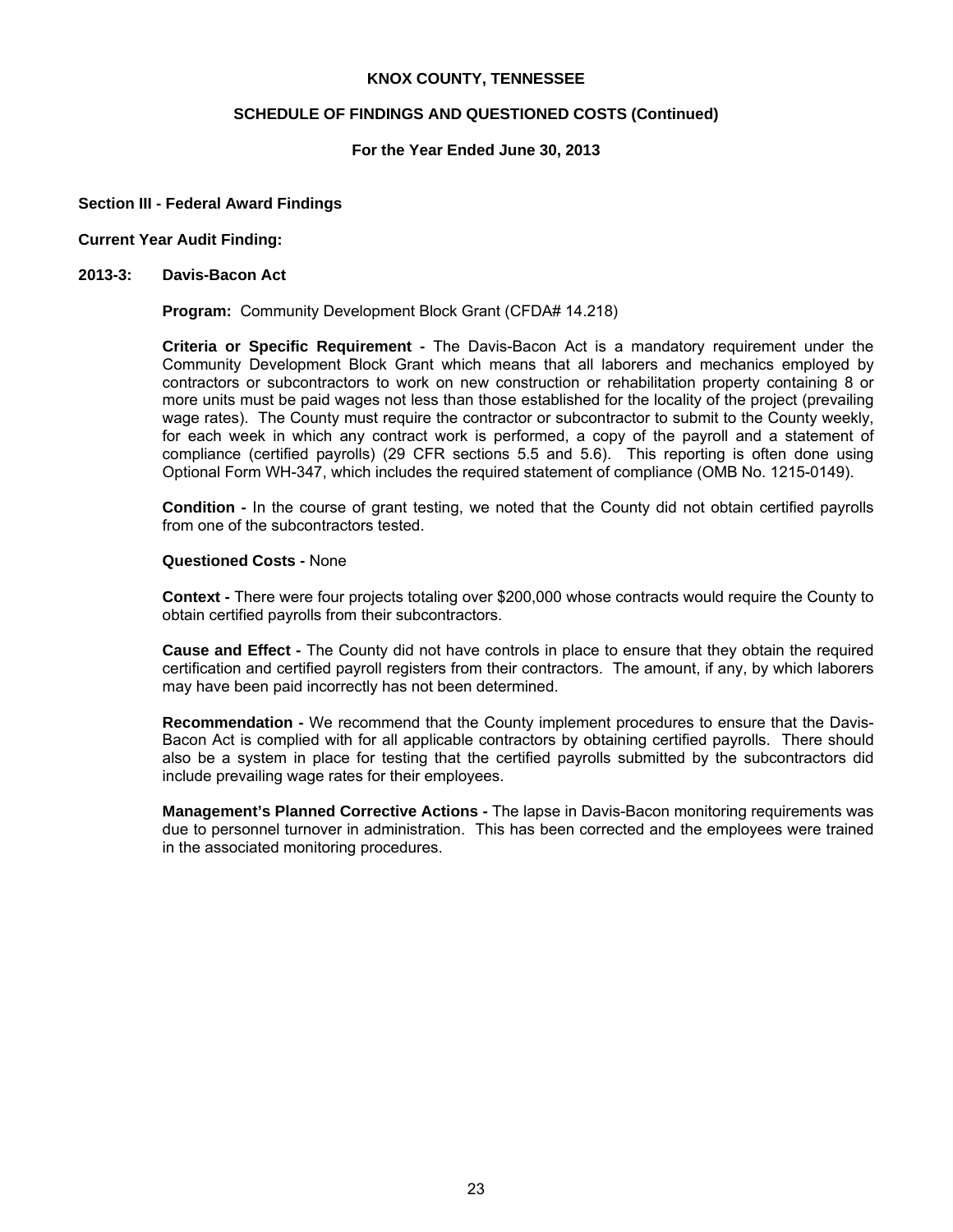# **SCHEDULE OF CORRECTED PRIOR AUDIT FINDINGS**

# **For the Year Ended June 30, 2013**

## **2012-1 Bank and Investment Account Reconciliations - Trustee's Office (Partially Corrected)**

**Criteria or Specific Requirement -** The Knox County Trustee is the treasurer of Knox County and as required by the County Charter (section 4.05) is responsible for receiving, depositing, disbursing and investing all County funds. Good internal controls require that all bank and investment accounts be reconciled to the accounting records of the Trustee's Office and the general ledger fund accounting records in the Finance Department within a timely manner. The Trustee's Office and Finance Department utilize several internal transfer accounts within the Trustee's accounting records during the year-end closing process, which complicates the reconciliation process. However, effective internal controls would suggest that bank and investment reconciliations be reviewed and approved within 30 days of the prior month.

**Condition -** During the audit it was noted that the Trustee's monthly bank reconciliations were not completed, reviewed or approved in a timely manner. The bank reconciliations for June 2012 were not completed until September 18, 2012. Also during FY 2012 several other months' reconcilements were not completely reconciled for several months. There was a current year audit adjustment resulting in a decrease of \$868,005 in the Trustee's and general fund's cash balance for June 30, 2012 resulting from an uncorrected error in a prior year. In addition, there was another overstatement of \$522,766 in the Trustee's and general fund's cash balance at June 30, 2012 resulting from an uncorrected error in a prior year which the County will correct in fiscal year 2013.

**Cause and Effect -** The Trustee's monthly bank and accounting records were not reconciled within a timely manner. Failure to timely reconcile the bank and investment accounts to accounting records could result in undetected discrepancies, material errors or limit the County's ability to dispute possible contested items or transactions with various financial institutions.

**Recommendations -** We recommend the following:

- a. Monthly bank and investment reconciliations be completed, reviewed and approved by the Trustee's Office within 30 days of the prior month.
- b. Copies of the monthly bank and investment reconciliations should be provided to the County Finance Department as part of the monthly accounting closing process and ongoing financial reporting.
- c. The Trustee's Office should evaluate the practicability and need of maintaining over 30 different bank accounts. This review could result in the combining or closing of several bank accounts which could help simplify and streamline the reconciliation process.
- d. The Trustee's Office, in conjunction with the County Finance Department, should review their monthly and year-end closing processes in order to limit or eliminate the number of reconciling items. In addition, reconciling items should be addressed each month and adjusting entries recorded as appropriate.

The Trustee's Office, in conjunction with the County Finance Department, should review the possibility of utilizing electronic fund transfers (EFT's) to pay accounts payable disbursements which could significantly reduce outstanding checks and streamline the bank reconciliation process.

e. The Trustee's Office should report to the audit committee the status of this finding until it has been corrected.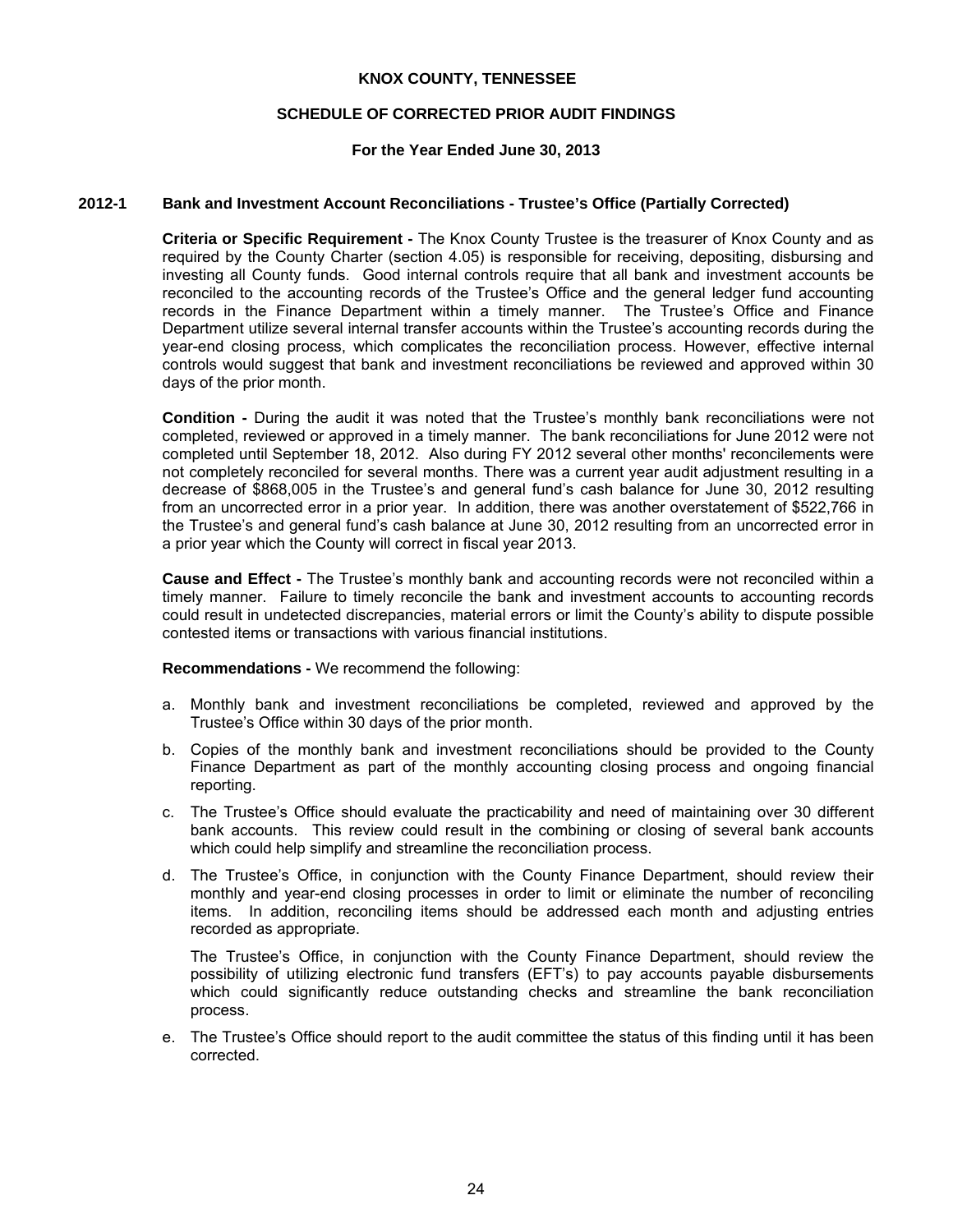# **SCHEDULE OF CORRECTED PRIOR AUDIT FINDINGS (Continued)**

# **For the Year Ended June 30, 2013**

# **2012-1 Bank and Investment Account Reconciliations - Trustee's Office (Partially Corrected) (Continued)**

## **Management's Planned Corrective Actions:**

We agree with the audit comment. The Trustee's Office did not have all bank account reconciliations fully completed within 30 days of the prior month. Since the implementation of the County's current financial system this office has expended great effort to bring the bank reconciliation process into compliance with good, effective internal controls so that all bank reconciliations can be completed within 30 days of the prior month.

Although not completed within 30 days due to issues outside the control of this office, all June 30, 2012 bank reconciliations were completed by mid-September prior to submission of draft financial statements for audit review. This is the result of a tremendous effort that has included obtaining additional access to inquiry screens for revenue items posted outside of this office, working with County Finance staff to modify their revenue posting procedures to eliminate posting of transactions outside of the period being reconciled, as well as identifying all unposted transactions and uncorrected errors originating outside this office. We have also hired additional staff and reallocated current staffing resources to help us timely reconcile all bank accounts.

All bank reconciliations are currently begun as soon as bank statements become available. In conjunction with County Finance, County-wide posting procedures for banking transactions are being modified so that all bank transactions for one banking day are posted no later than the end of the subsequent business day. Additionally, County Finance will reiterate with County departments and other offices the importance of submitting deposit documentation to Finance within two days of deposit. The revised posting processes and enforcement of documentation submission timelines should alleviate the remaining issues the Trustee's Office has been unable to address that prevent this office from having "completed" reconciliations within 30 days of the end of the prior month.

Additionally, all monthly bank reconciliations will be completed no later than the end of the following month, and those completed bank reconciliations will be provided to County Finance as part of the monthly accounting closing process and ongoing financial reporting.

We believe that the revised County-wide posting procedures for banking transactions mentioned above will significantly reduce if not eliminate all reconciling items.

We are also in the process of reviewing all current bank accounts for possible elimination or combination in order to simplify and streamline the reconciliation process.

The Trustee's Office has worked with County Finance to implement electronic funds transfers (EFT's) to pay certain accounts payable disbursements on a trial basis. We will continue to work with County Finance to expand the EFT program to help reduce outstanding checks and further streamline the reconciliation process.

The two prior period errors originated with the implementation of the previous County financial system. These items have been fully resolved and should not recur in the future. All accounts will be monitored to ensure that no further problems arise.

The Trustee's Office will report to the Audit Committee on the status of this finding until it has been fully corrected.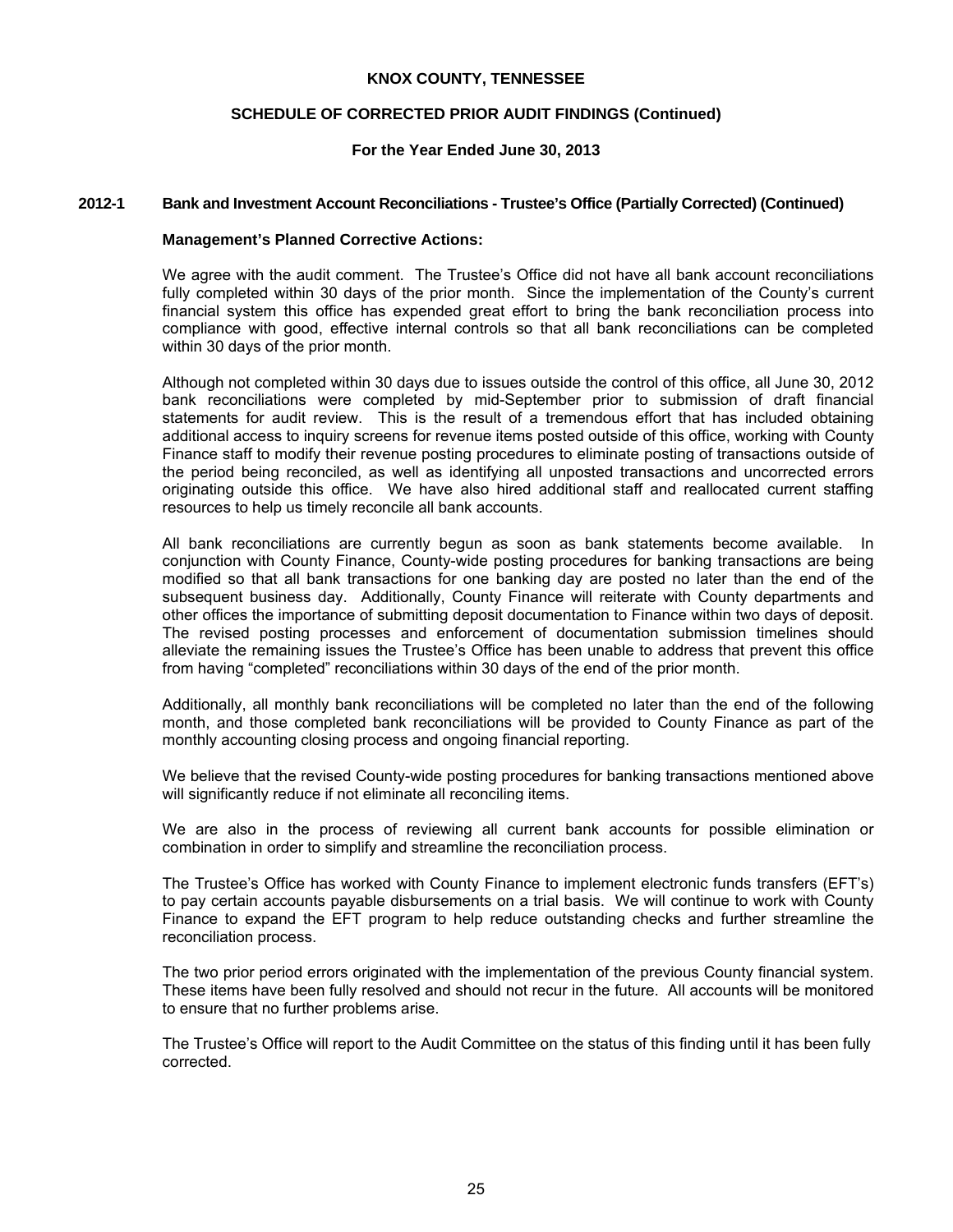# **SCHEDULE OF CORRECTED PRIOR AUDIT FINDINGS (Continued)**

#### **For the Year Ended June 30, 2013**

**Current Year Status -** This finding has been partially corrected during the 2013 fiscal year with the implementation of recommendations (a), (c), the second part of (d) and (e) above. Recommendation (b) and the first paragraph of recommendation (d) have not been fully implemented. The \$522,766 uncorrected error at June 30, 2012 was not corrected until our current year audit adjustment was recorded. (See FY 2013 current year audit finding 2013-1.)

**Management's Current Year Updated Corrective Actions -** As discussed in our response to finding 2013-1, the Trustee's office has begun providing copies of the bank account reconciliations to the Finance Department in fiscal 2014. Also as discussed therein, we are currently in the process of discussing, both internally and with the County Finance Department, potential changes in our accounting process in the Trustee's office, including the month-end and year-end closings. In addition, any adjustments needed to properly record accounts at their proper amount will be posted each month on a timely basis.

#### **2012-2 Lack of Segregation of Duties over Accounting - Offices of the Clerk and Master, Register of Deeds, and Criminal and Fourth Circuit Court Clerk**

**Criteria or Specific Requirement -** Good internal controls require segregation of duties throughout the cash receipting, depositing, disbursing, bank reconciliation and recording process. Segregation of duties limits the ability of one individual from controlling all phases of financial transactions throughout the accounting process.

**Condition -** During the audit we noted that various bookkeepers and office managers perform cash receipting, deposit funds, sign checks, complete bank reconciliations and maintain the general ledgers within their respective offices.

**Cause and Effect -** Limited segregation of duties over the accounting process increases the potential risk of undetected discrepancies, material errors or inappropriate transactions.

**Recommendations -** We recommend that these offices improve the segregation of duties by:

- a. Remove the bookkeeper, or office manager, as one of the authorized check signatures.
- b. Reassign other employees to perform cash receipting.
- c. Look for other ways to maintain dual control over certain cash processes where segregation of duties is not possible due to limited staff or look for ways to improve controls with supervisory review of these transactions.

#### **Management's Planned Corrective Actions**

- **Clerk and Master:** We concur with the audit finding. The Clerk and Master will (a) personally receive and review bank statements on a monthly basis as they are received from the banks and (b) review and approve the completed bank reconciliations.
- **Register of Deeds:** We concur with the audit finding. We have removed the Office Manager, who is in charge of bookkeeping, from the authorized signatures on the checking accounts. Previously, this responsibility was given to the Office Manager as part of his financial duties. Any violation of proper internal auditing controls was unintentional. Except for the bank reconciliation, all duties mentioned in the findings are the responsibility of other employees.
- **Criminal and Fourth Circuit Court Clerk:** We concur with the audit finding and will implement the following:
	- a. require two signatures on all checks,
	- b. the Criminal and Fourth Circuit Court Clerk will sign and date the bank reconciliations, and
	- c. the office managers will limit cash receipting

**Current Year Status -** This finding has been corrected during the 2013 fiscal year.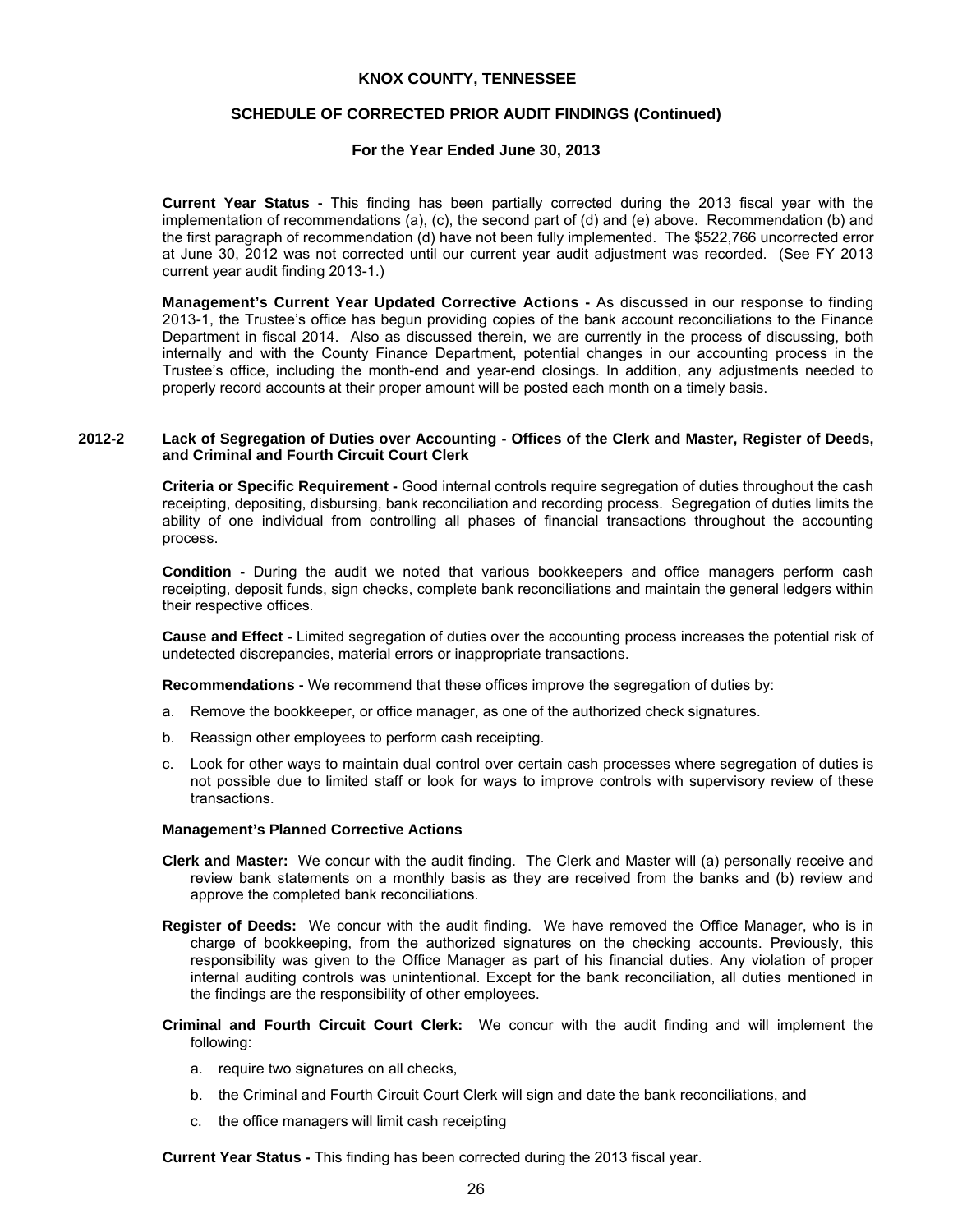#### **SCHEDULE OF CORRECTED PRIOR AUDIT FINDINGS (Continued)**

#### **For the Year Ended June 30, 2013**

#### **2012-3 Cash Receipting Processes - Offices of the Mayor (Codes, Parks and Recreation, and Probation), Circuit and General Sessions Court Clerk, and Clerk and Master**

 **Criteria or Specific Requirement -** Good internal controls require that individual cashiers operate from a separate cash drawer, prepare daily reconciliation reports and that supervisors review and approve daily reconciliation reports to improve accountability. Segregation of duties limits the ability of one person to control all steps within the cash receipting and depositing process.

**Condition -** During the audit we noted the following:

- a. It was noted that more than one cashier could use the same cash drawer throughout the day when collecting payments. This situation reduces the individual cashier's accountability.
- b. In the Circuit and General Sessions Court Clerk's Office (Juvenile Court) it was noted that any cashier can void receipts without a supervisor's approval.
- c. The Codes Department occasionally uses generic receipt books without the Knox County logo. These manual receipt books are pre-numbered and purchased periodically with several gaps in the receipt numbers.
- d. The Parks and Recreation Department does not utilize an electronic cash receipting system but instead uses excel to document each manual receipt transaction. In addition, the department has a \$150 petty cash fund that is also used as a change fund in the cash receipting process.
- e. The Parks and Recreation Department has an office supervisor who is collecting cash receipts without another employee review or approval of their daily cash receipts and deposits.
- f. The Probation Department's Office employee prepares the daily cash receipt and deposit reconciliation reports and deposits funds without a supervisory review and approval.

**Cause and Effect -** Cashiers cannot be held accountable for daily cash receipts of payments. Possible discrepancies cannot be traced back to the individual cashier who is responsible for the transaction. The lack of segregation of duties and a supervisory level review and approval of daily cash receipts reports increases the risk of possible discrepancies, misclassifications or other undetected errors.

**Recommendations -** We recommend the following:

- a. Individual cashiers should operate out of separate locked cash drawers. Separate locked cash drawers should be kept in a safe for overnight storage. Each individual cashier should have a secure user name and password if using an electronic cash receipting system.
- b. Supervisors should review and approve the voiding of receipts before the transaction is completed or recorded.
- c. Supervisors should review and approve all individual cashier's daily cash receipts and reconciliation reports.
- d. All departments utilize an electronic cash receipting system wherever possible. For departments with a high volume of receipting consideration should be given to the implementation of a point-ofsale (POS) cash receipting system that could be integrated with the County Finance Department's MUNIS accounting software.
- e. Petty cash funds should not be used as a change fund. A separate change fund should be established and used in the cash receipting process.
- f. We recommend that the above referenced Elected Officials and departments, with any needed assistance from the County Finance Department where applicable, develop written policies and procedures for cash receipting and depositing of receipts and revenues.